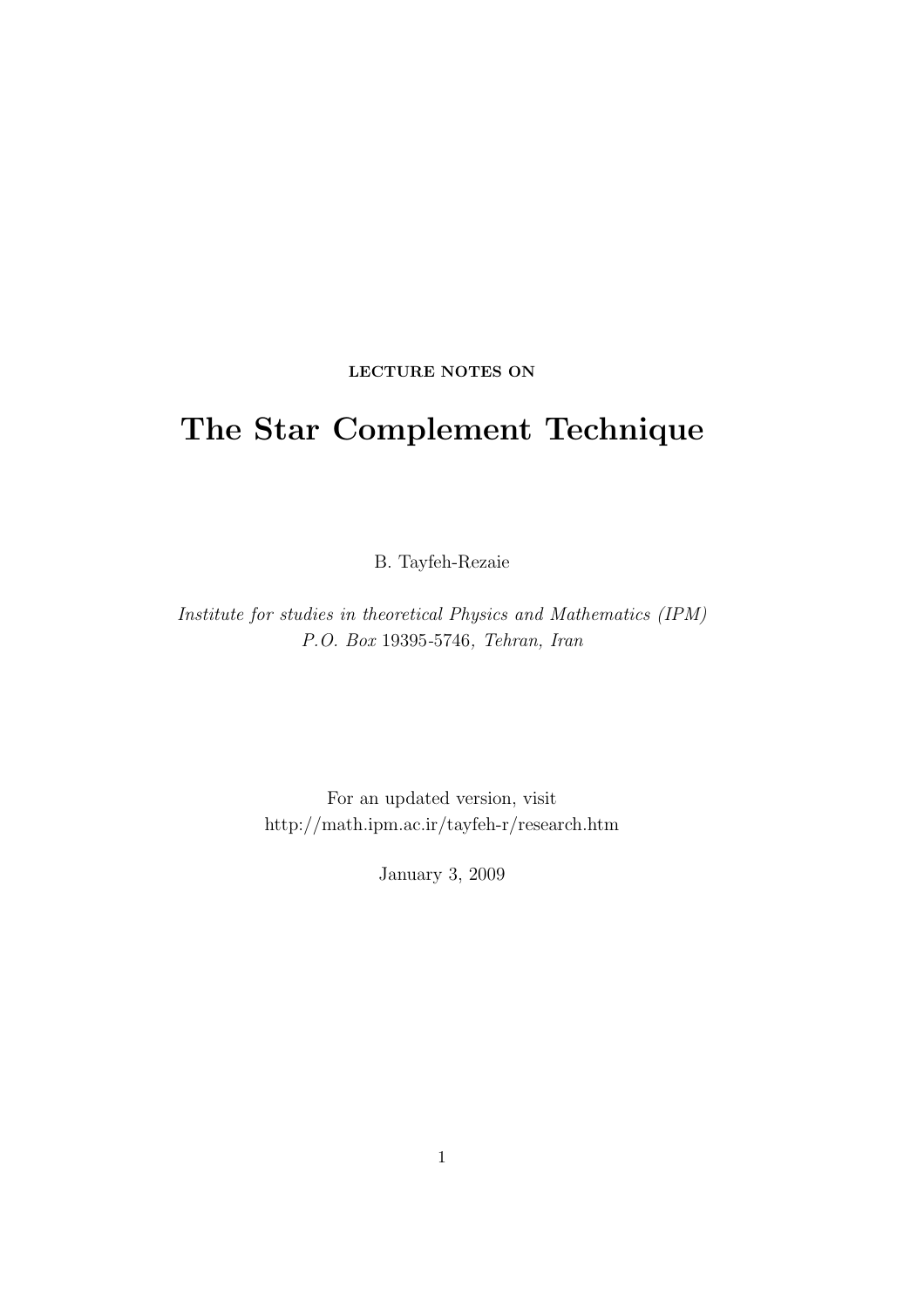## 1 Introduction

Star sets and star partitions were first introduced by Cvetković, Rowlinson and Simić in 1993 as a way to study eigenspaces of graphs and also to investigate the graph isomorphism problem [40]. Simultaneously, Ellingham [41] introduced the notion of star complement (he used the name  $\mu$ -basis). Seemingly, the word star complement was first used by Rowlinson in [32]. In 1995, the star partitions and the related notion of star bases were used in [35] to reestablish a result of Babai et al. [42] which states that the graph isomorphism can be done in polynomial time for graphs with bounded eigenvalue multiplicities. Apparently, there has not been done much work after this result on star partitions. On the other hand, star sets and star complements have been proved to be helpful ideas and a lot of researches have been devoted to these topics. Mainly, they have been used to give bounds on the size of graphs and also to give characterizations of some well know graphs.

Let H be a graph of order t with no eigenvalue  $\mu$ . The star complement technique is a method to construct a graph G with H as an induced subgraph and having  $\mu$  as an eigenvalue of multiplicity equal to  $n-t$  (n, the order of G). H is said to be a star complement for  $\mu$  in G. The technique has been used for example to determine all exceptional graphs. Another main result asserts that if  $\mu \neq -1, 0$ , then  $n \leq$  $\frac{1}{t+1}$ 2 ¢ and therefore there are a finite number of graphs G. The method has also been used to characterize some well known families of graphs by their star complements. The technique seems promising and hopefully more problems related to graph spectra will be resolved in the future by this method.

## 2 Orthogonal projection

We will need the notion of orthogonal projection to present an algebraic definition of star sets. Let W be a vector subspace of  $\mathbb{R}^n$ . Let **x** be a vector. The *projection* of **x** on W is defined as a vector  $y \in W$  such that  $x-y$  is orthogonal to any vector in W, i.e.  $x-y \in W^{\perp}$ (the inner product is the standard one). It is easily seen that the projection exists and is unique. If  $\mathbf{u}_1, \mathbf{u}_2, \ldots, \mathbf{u}_m$  is an orthonormal basis for W, then the projection of **x** on W is given by  $\sum_{i=1}^{m} < \mathbf{x}, \mathbf{u}_i > \mathbf{u}_i$ . Note that the projection of  $\mathbf{x}$  on  $\mathbb{R}^n$  is itself and so if  $\mathbf{v}_1, \mathbf{v}_2, \ldots, \mathbf{v}_n$  is an orthonormal basis for  $\mathbb{R}^n$ , we have  $\mathbf{x} = \sum_{i=1}^n$  $\sum\limits_{i=1}^n<\mathbf{x},\mathbf{v}_i>\mathbf{v}_i.$ 

Let W and V be vector subspaces of  $\mathbb{R}^n$ . Then the *orthogonal projection* of V onto W is the linear map from V into W which sends any  $x \in V$  to its projection on W. Note that the kernel of this map is  $V \cap W^{\perp}$ . Let  $V = \mathbb{R}^n$ . Then the n by n matrix P representing the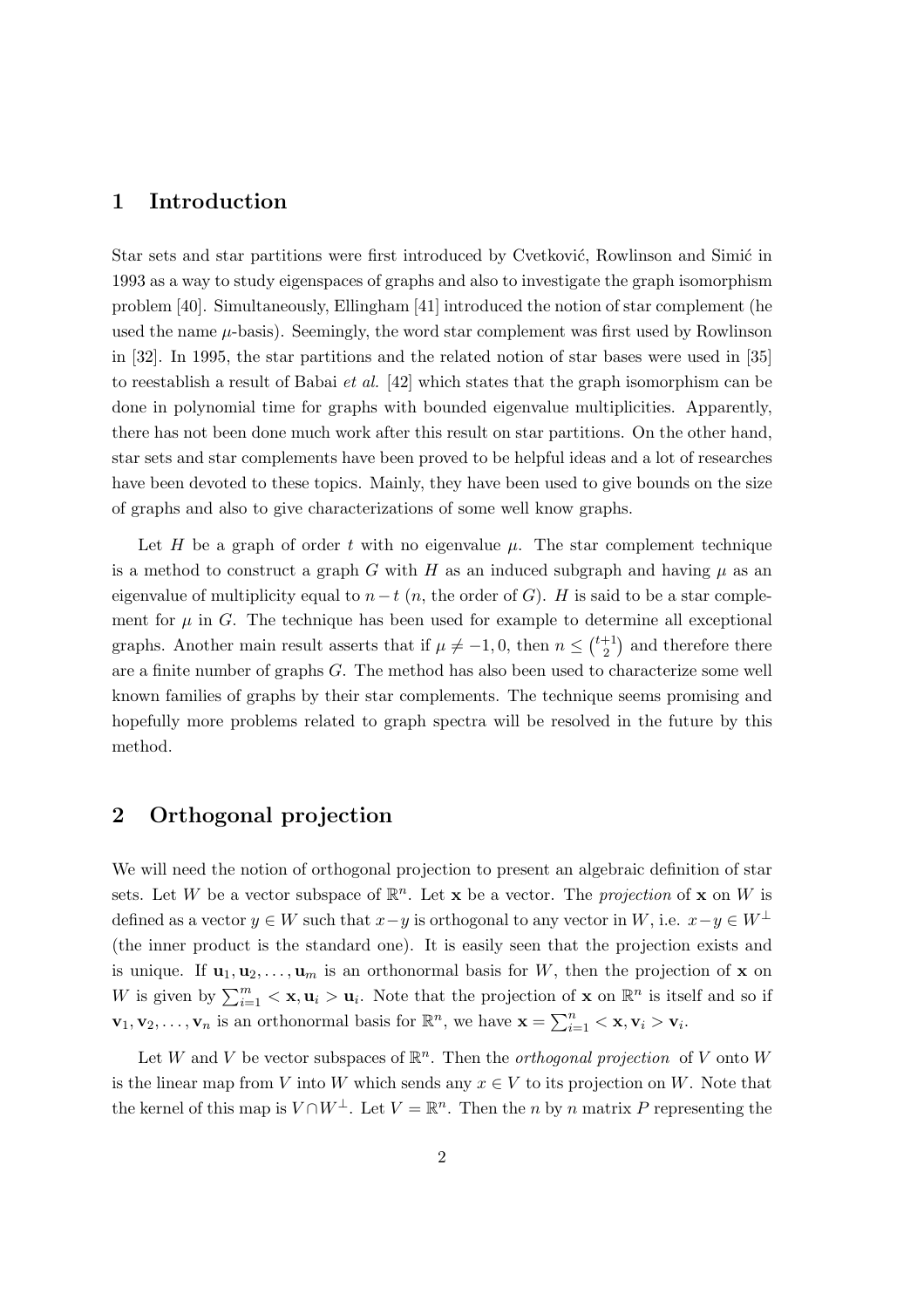orthogonal projection is a matrix whose columns are the projections of the standard basis of  $\mathbb{R}^n$  represented also in the standard basis. Note that the columns of P span W. Let S be a matrix whose columns form a basis for W. Then it is easy to see  $P = S(S^T S)^{-1} S^T$ . Note that  $P^2 = P^T = P$ .

The *angle* between two vectors **x** and **y** is defined as  $\langle \mathbf{x}, \mathbf{y} \rangle / (|\mathbf{x}||\mathbf{y}|)$ . The *angle* between  $x$  and W is defined as the angle between  $x$  and its projection on W.

#### 3 Star sets and star complements

It is well known that a symmetric matrix of rank  $r$  has a full rank principle submatrix of order r. A proof is given in the following lemma.

Lemma 1 Let  $M =$ .<br> $\overline{r}$  $A \quad B^T$  $\begin{bmatrix} A & B^T \\ B & C \end{bmatrix}$ , where A and C are symmetric and the columns corresponding to A constitute a basis for  $M$ . Then A is full rank.

**Proof** Every column of  $B<sup>T</sup>$  is a linear combination of columns of A which means that every row of B is a linear combination of rows of A.  $\Box$ 

Let A be a real symmetric matrix whose columns and rows are indexed by  $\{1, 2, \ldots, n\}$ and let  $\mu$  be its eigenvalue. Let P be the matrix representing the orthogonal projection of  $\mathbb{R}^n$  onto the eigenspace  $\mathcal{E}(\mu)$ . Since the columns of P span  $\mathcal{E}(\mu)$ , we can choose a set of linearly independent columns of P to be a basis for  $\mathcal{E}(\mu)$ . Using this we present an algebraic definition of star sets. Let  $e_1, e_2, \ldots, e_n$  denote the standard orthonormal basis of  $\mathbb{R}^n$ .

**Definition** A subset X of  $\{1, 2, ..., n\}$  is called a *star set* if the vectors  $Pe_i (j \in X)$ form a basis for  $\mathcal{E}(\mu)$ .

We also have a combinatorial definition of star sets.

**Definition** A subset X of  $\{1, 2, ..., n\}$  is called a *star set* if the matrix obtained from A by removing rows and columns corresponding to X does not have  $\mu$  as an eigenvalue. In graph theory context, a *star set* for an eigenvalue  $\mu$  in G is a subset X of vertices such that  $\mu$  is not an eigenvalue of  $G \setminus X$ . The graph  $G \setminus X$  is called a *star complement* for  $\mu$ in G.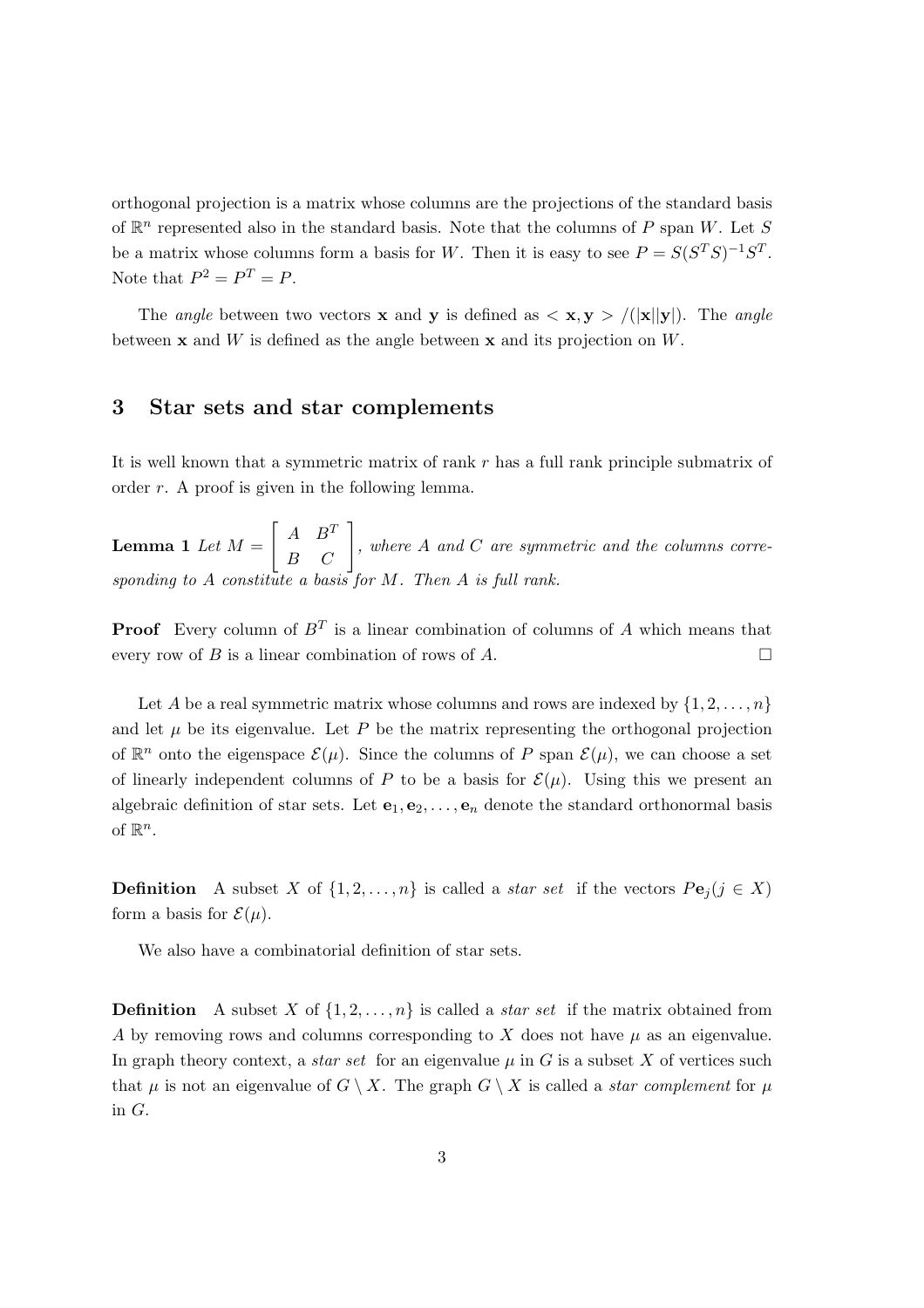We now show that the two definitions are equivalent. We give it for graphs, but it also holds for any symmetric matrix.

**Theorem 1** Each of the following is a necessary and sufficient condition for a k-subset X of  $V(G)$  to be a star set for the eigenvalue  $\mu$  of multiplicity k:

- (i)  $Pe_i (j \in X)$  is a basis of  $\mathcal{E}(\mu)$ .
- (ii)  $\mathcal{E}(\mu)$  has a basis of eigenvectors  $\mathbf{x}_s(s \in X)$  such that  $\mathbf{x}_s^T \mathbf{e}_t = \delta_{st}$  whenever  $s, t \in X$ .
- (iii)  $\mu$  is not an eigenvalue of  $G \setminus X$ .
- $(iv)$   $\mathbb{R}^n = \mathcal{E}(\mu) \oplus \mathcal{V}$ , where  $\mathcal{V} = \langle \mathbf{e}_j : j \notin X \rangle$ .

**Proof** (i)  $\rightarrow$  (ii): P has a full rank principle submatrix of order k by Lemma 1. So the corresponding columns of  $P$  (which are eigenvectors) can be transformed into the standard form. (ii)  $\rightarrow$  (iii): Every column of  $\mu I - A$  corresponding to X is a linear combination of columns not corresponding to X, so the result follows by Lemma 1. (iii)  $\rightarrow$  (iv): We have  $\mathcal{E}(\mu) \cap \mathcal{V} = 0$ . So the assertion follows. (iv)  $\rightarrow$  (i): Let  $Pe_j (j \in X)$  be dependent. Then there is a nonzero vector  $\mathbf{x} \in \mathcal{E}(\mu)^{\perp}$  such that it is zero on  $\overline{X}$ . We have  $\mathbf{x} = \mathbf{y} + \mathbf{z}$ , where  $y \in \mathcal{E}(\mu)$  and **z** is zero on X. So **x** and **y** coincide on X and therefore using  $xy = 0$ , we have  $\mathbf{x} = 0$ , a contradiction.

The existence of star sets can also be seen in other ways. Let  $G$  be graph with eigenvalue  $\mu$  of multiplicity k. Then there exists a vertex v such that  $G \setminus v$  has eigenvalue  $\mu$  of multiplicity  $k-1$ . This is since the multiplicity of  $\mu$  in  $G \setminus v$  is  $k-1$ , k or  $k+1$  (by interlacing theorem). Now by

$$
P'(G) = \sum_{v} P(G \setminus v)
$$

it is clear that for some v, the multiplicity should be  $k - 1$ . So there exists a set X of vertices of size k such that  $G \setminus X$  does not have  $\mu$  as an eigenvalue. We also have the following reasoning. Since  $\mu I - A$  has rank  $n - k$ , it has a principle submatrix  $\mu I - C$  of order  $n - k$  such that C has no eigenvalue  $\mu$ .

Since removing a vertex from a graph changes the multiplicity of an eigenvalue by at most one, we have the following result.

**Theorem 2** Let X be a star set for eigenvalue  $\mu$  of multiplicity k in G and let  $S \subseteq X$ . Then  $\mu$  is an eigenvalue of  $G \setminus S$  of multiplicity  $k - |S|$ .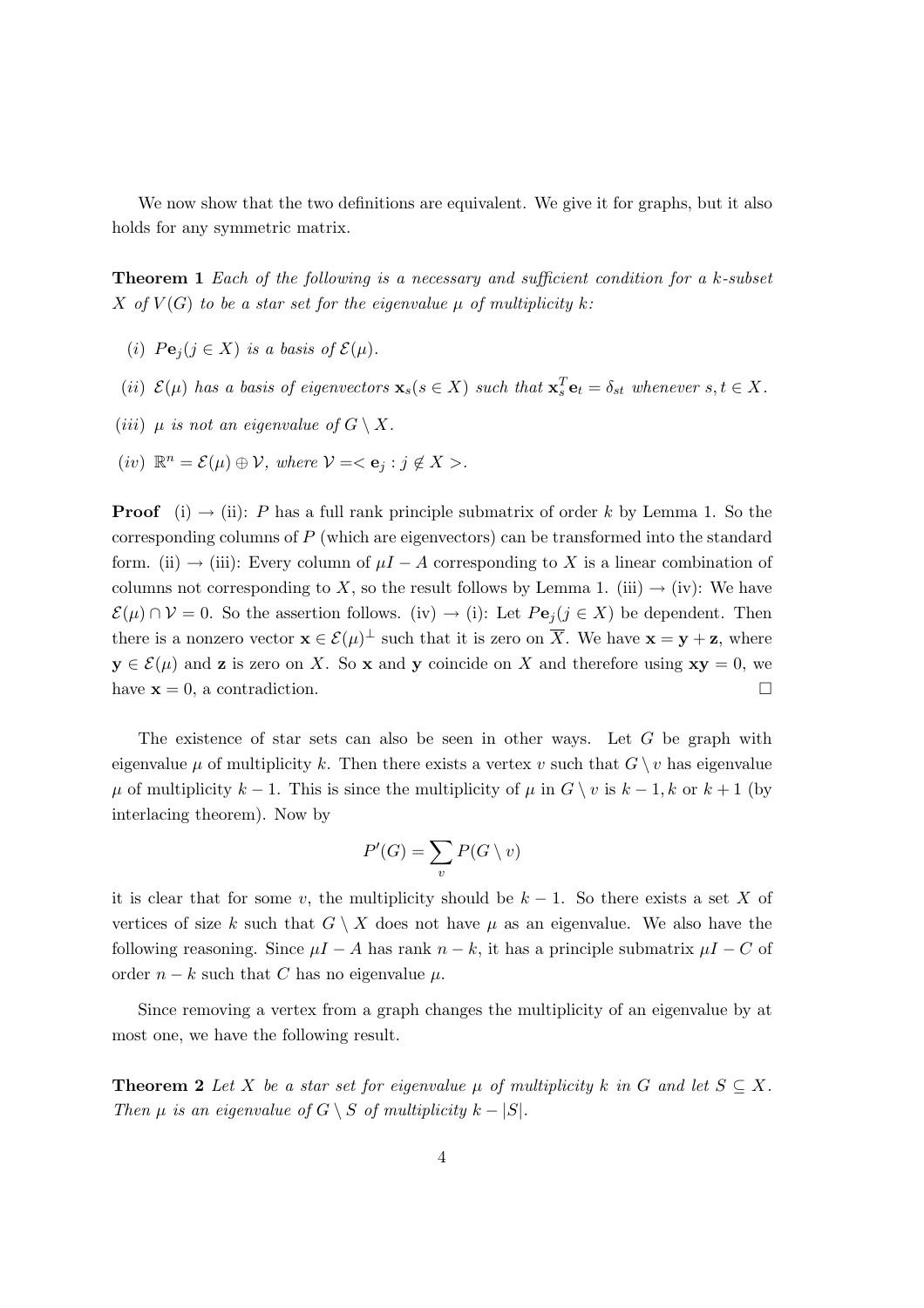**Corollary 1** Let G be a graph with X and H as star set and star complement, respectively. Then for any  $Y \subseteq X$ ,  $G \setminus Y$  has H as a star complement.

The following theorems are also straightforward.

**Theorem 3** Let Y be a subset of  $V(G)$  such that  $G \ Y$  does not have  $\mu$  as an eigenvalue. Then there is a star set X such that  $X \subseteq Y$ .

**Theorem 4** Let S be a subset of  $V(G)$  such that  $G\backslash S$  has  $\mu$  as an eigenvalue of multiplicity  $k - |S|$  (k, the multiplicity of  $\mu$ ). Then there is a star set X such that  $S \subseteq X$ .

#### 4 Star partitions

This section is independent from the subsequent sections and so it may be neglected. Let A be a real symmetric matrix whose columns and rows are indexed by  $\{1, 2, \ldots, n\}$ . Let  $A = \sum_{i=1}^{m}$  $\sum_{i=1}^{m} \mu_i P_i$  be the spectral decomposition of A, where  $\mu_i$  are distinct eigenvalues and  $P_i$  denotes the matrix representing the orthogonal projection of  $\mathbb{R}^n$  onto the eigenspace  $\mathcal{E}(\mu_i)$ . Since the columns of  $P_i$  span  $\mathcal{E}(\mu_i)$ , we can choose a set of linearly independent columns of  $P_i$  to be a basis for  $\mathcal{E}(\mu_i)$ . The question is that if we can find these bases such that their corresponding indices of columns partition  $\{1, 2, \ldots, n\}.$ 

**Definition** A partition  $X_1 \cup X_2 \cup \cdots \cup X_m$  of  $\{1, 2, \ldots, n\}$  is called a *star partition* if the vectors  $P_i\mathbf{e}_j (j \in X_i)$  form a basis for  $\mathcal{E}(\mu_i)$  for  $i = 1, \ldots, m$ . The set of vectors  $P_i\mathbf{e}_j (j \in X_i)$ is called a *star basis* for  $\mathcal{E}(\mu_i)$  and the set of vectors  $P_i\mathbf{e}_j (j \in X_i)$  ( $1 \leq i \leq m$ ) is called a star bases for  $\mathbb{R}^n$ .

The motivation for investigating star bases is the graph isomorphism problem. This is not to be discussed here.

Theorem 5 Any real symmetric matrix has a star partition.

**Proof** Let  $\mu_1, \mu_2, \ldots, \mu_m$  be distinct eigenvalues of real symmetric matrix A of order n. Let  $\{R_1, R_2, \ldots, R_m\}$  be a partition of  $\{1, 2, \ldots, n\}$  and let  $\mathbf{x}_1, \mathbf{x}_2, \ldots, \mathbf{x}_n$  be an orthonormal basis of  $\mathbb{R}^n$  such that  $\{x_j : j \in R_i\}$  is a basis of  $\mathcal{E}(\mu_i)$ . Consider the transition matrix  $T = (t_{ij})$  from the basis  $\mathbf{x}_1, \mathbf{x}_2, \dots, \mathbf{x}_n$  to the standard basis  $\mathbf{e}_1, \mathbf{e}_2, \dots, \mathbf{e}_n$ . So we have

$$
\mathbf{e}_j = \sum_{k=1}^n t_{kj} \mathbf{x}_k.
$$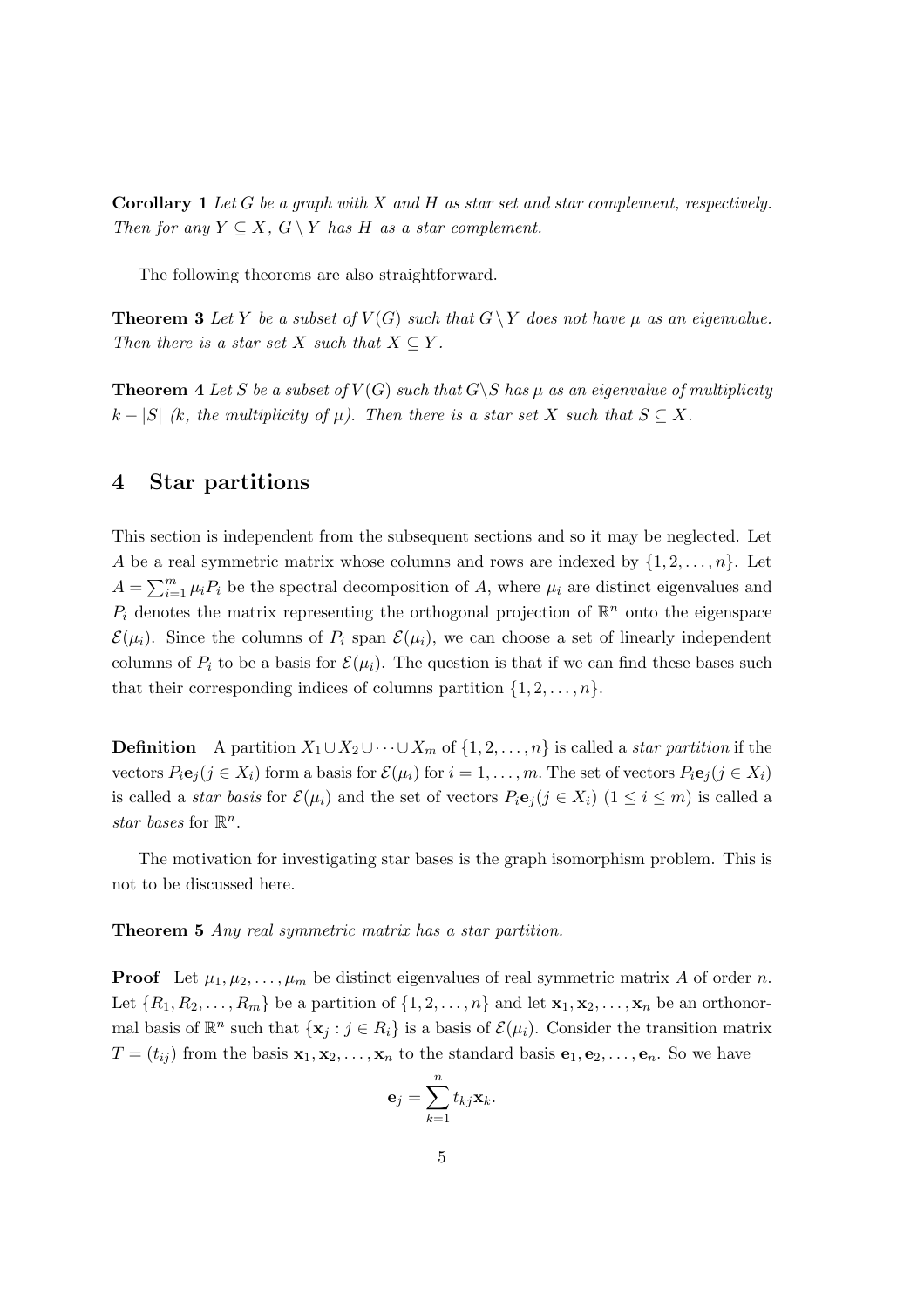Multiplying by  $P_i$ , we get

$$
P_i \mathbf{e}_j = \sum_{k \in R_i} t_{kj} \mathbf{x}_k.
$$

By the multiple Laplacian expansion of  $det(T)$ , we have

$$
\det(T) = \sum \left\{ \pm \prod \det(T_i) \right\},\,
$$

where the summation is taken over all partitions of columns of  $T$  of type same as the partition  $\{R_1, R_2, \ldots, R_m\}$ . Since  $\det(T) \neq 0$ , for some partition we have that  $\prod \det(T_i)$ is nonzero, and so  $\det(T_i) \neq 0$  for all i. Now since  $\{x_j : j \in R_i\}$  is a basis of  $\mathcal{E}(\mu_i)$ , we find that  $\{P_i\mathbf{e}_j : j \in R_i\}$  is a basis of  $\mathcal{E}(\mu_i)$  for all i and consequently the assertion follows.  $\Box$ 

Example 1 A star partition for the Petersen graph is shown in Figure 1. This graph has 750 distinct star partitions which fall into 10 nonisomorphic classes determined by the automorphism of the graph [33].



Figure 1: A star partition

For a discussion on star partitions in well known graphs such as complete graphs, complete bipartite graphs, cycles, paths and so on see Chapter 3 of [26].

With a slight modification in the proof of Theorem 5, we can prove a stronger result.

**Theorem 6** Let X be a star set in G. Then there is a star partition consisting of X as one of its elements.

Note that one cannot always extend two star sets to a star partition. A counterexample is the Petersen graph.

The next theorem follows immediately from Theorem 1.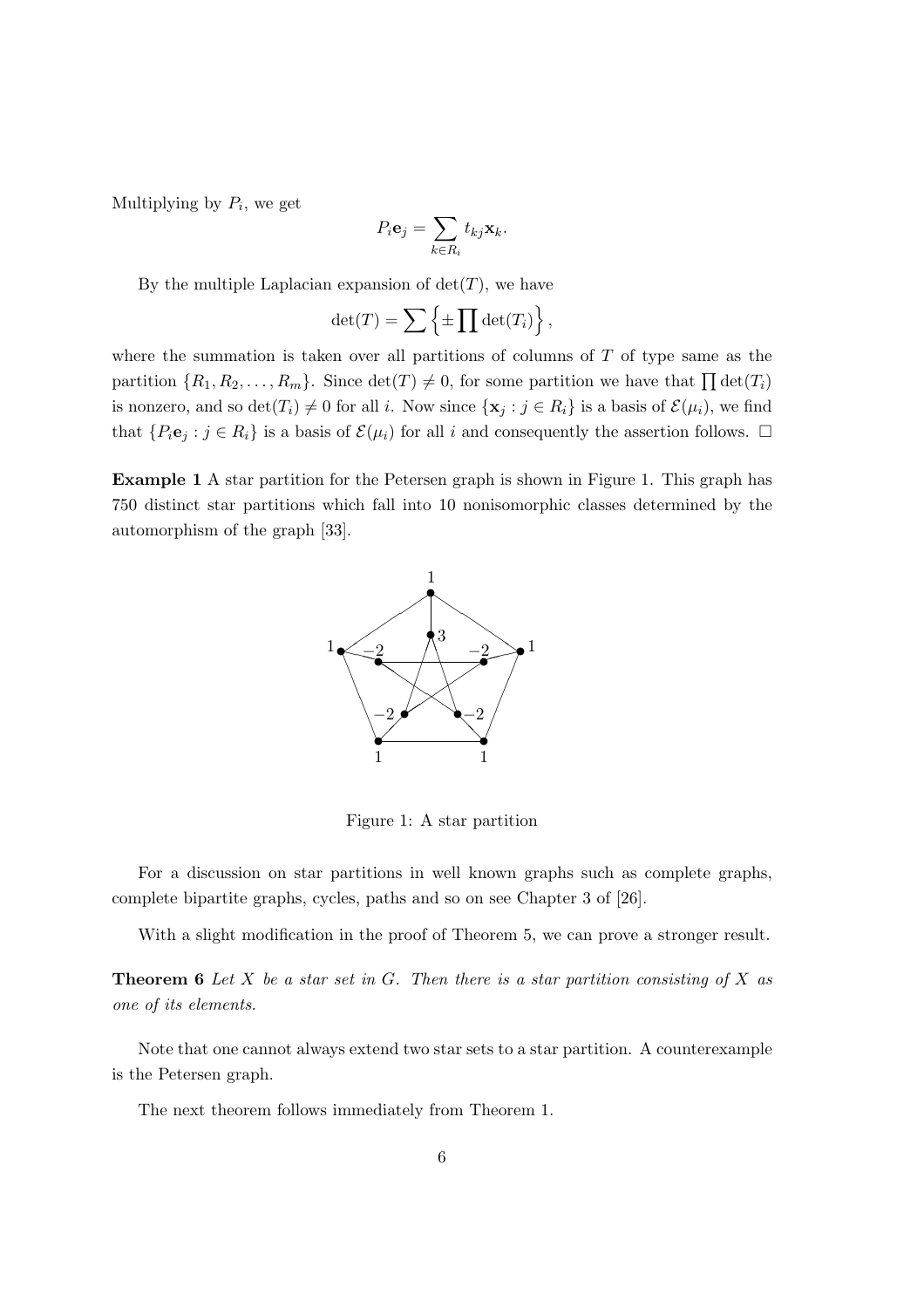Theorem 7 Each of the following is a necessary and sufficient condition for the partition  $X_1 \cup X_2 \cup \cdots \cup X_m$  of  $V(G)$  to be a star partition:

- (i) For each i,  $P_i\mathbf{e}_i (j \in X_i)$  is a basis of  $\mathcal{E}(\mu_i)$ .
- (ii) For each i,  $\mathbb{R}^n = \mathcal{E}(\mu_i) \oplus \mathcal{V}_i$ , where  $\mathcal{V}_i = \langle \mathbf{e}_j : j \notin X_i \rangle$ .
- (iii) For each i,  $\mu_i$  is not an eigenvalue of  $G \setminus X_i$ .
- (iv) For each i,  $\mathcal{E}(\mu_i)$  has a basis of eigenvectors  $\mathbf{x}_s(s \in X_i)$  such that  $\mathbf{x}_s^T \mathbf{e}_t = \delta_{st}$  whenever  $s, t \in X_i$ .

The following theorem is obvious by Theorem 7(iv).

**Theorem 8** If the eigenspaces of the (labeled) graphs  $G_1$  and  $G_2$  coincide for all pairs  $\mu_{1i}$ and  $\mu_{2i}$  ( $1 \le i \le m$ ), then the star partitions of  $G_1$  are precisely the star partitions of  $G_2$ .

Theorem 9 Let G be a connected regular graph whose complement is also connected. Then they have the same star partitions.

**Proof** Since the adjacency matrices of G and  $\overline{G}$  commute, there is a common basis of eigenvectors. Also since both are regular and connected, the multiplicities of the eigenvalue pairs  $(\mu, -1 - \mu)$  and also of the pair  $(\lambda_{\max}, n-1 - \lambda_{\max})$   $(n,$  the order of G) are the same and therefore the eigenspaces coincide for all pairs and the assertion follows from Theorem 8.  $\Box$ 

Star partitions and star bases were originally introduced as a way to investigate the graph isomorphism problem. For a graph we can associate a specific star bases which we call canonical and it is minimal in some ordering of bases. Then it turns out that two graphs are isomorphic if and only if they have the same eigenvalues and canonical star bases. Finding a star partition (and so a star bases) can be done in polynomial time. If there is a polynomial time algorithm to determine the canonical star bases, then the graph isomorphism problem will be polynomial. See [33] for a comprehensive discussion of the subject.

## 5 Operations on graphs

The following theorem is trivial. We state it since it is useful in finding star sets for disconnected graphs.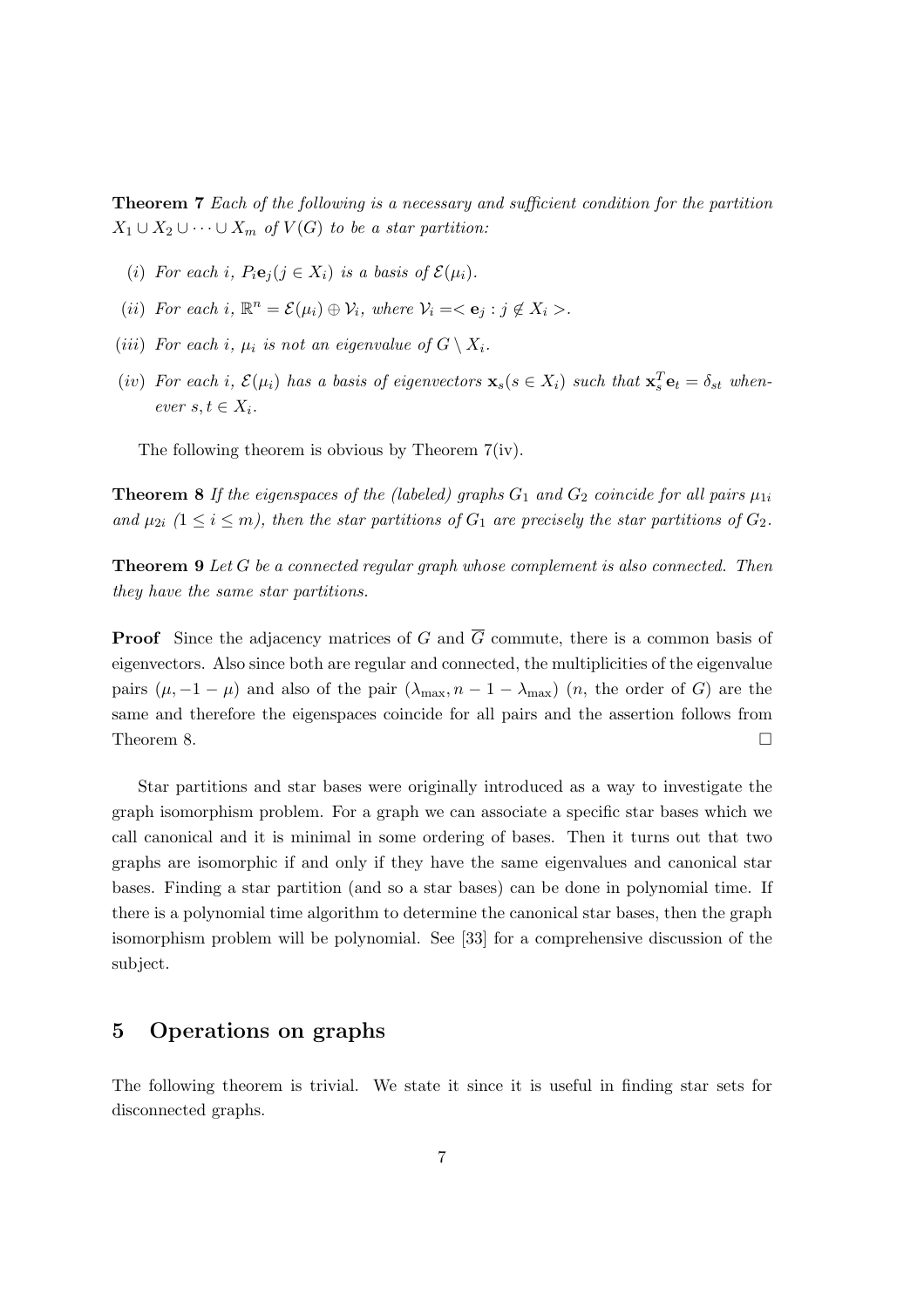**Theorem 10** Let  $G = G_1 + G_2$ . Then  $X = X_1 \cup X_2$  is a star set for G if and only if  $X_1$ and  $X_2$  are star sets in  $G_1$  and  $G_2$ , respectively.

## 6 Galaxy graphs

A graph is called galaxy if all star sets for all eigenvalues are independence sets. Examples include graphs with all eigenvalues being simple, stars, double stars and book graphs. Some results concerning these graphs are given in [28].

One also may consider the case where all star sets induce complete graphs.

## 7 Conjugate and opposite eigenvalues

#### Theorem 11

- (i) Let  $\mu_1$  and  $\mu_2$  be conjugate (i. e. they have the same minimal polynomial over rationals). Then X is a star set for  $\mu_1$  if and only if it is a star set for  $\mu_2$ .
- (ii) Let  $\mu_1$  and  $\mu_2$  be opposite in a bipartite graph (i. e.  $\mu_1 = -\mu_2$ ). Then X is a star set for  $\mu_1$  if and only if it is a star set for  $\mu_2$ .

**Proof** (i) Since conjugate eigenvalues have the same multiplicity in a graph ???????????, the assertion easily follows. (ii) The eigenspace of  $\mu_2$  is obtained from the eigenspace of  $\mu_1$  by negating entries in each eigenvector corresponding to one part of the vertices. Now apply Theorem 1(ii).  $\Box$ 

## 8  $\mu$ -rank

Let  $\mu$  be an eigenvalue (of multiplicity m) of a graph G of order n. Then  $t = n-m$  is called  $\mu$ -rank of G. Note that  $\mu$ -rank is equal to the eigenspace codimension of the eigenvalue  $\mu$ . Also note that  $\mu$ -rank is the rank of  $\mu I - A$ , A the adjacency matrix of G. Hence 0-rank is precisely the rank of G.

Note that if we add a vertex to a graph or remove a vertex from a graph, then the multiplicity of an eigenvalue changes by at most one. If we add a vertex to a graph, then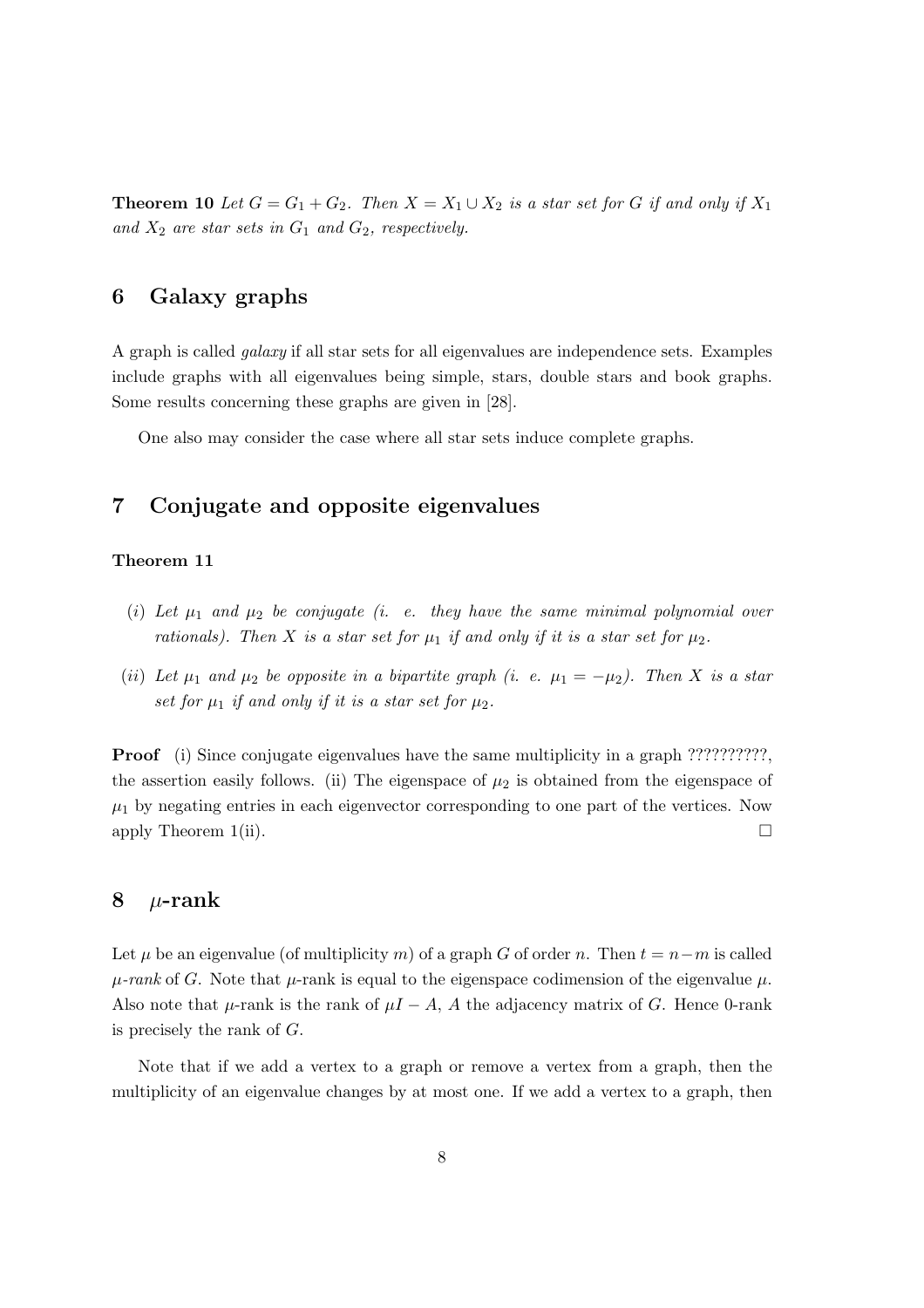its  $\mu$ -rank increases by at most 2. If we remove a vertex from a graph, then its  $\mu$ -rank decreases by at most 2.

## 9 Structural considerations for  $\mu \neq -1, 0$

**Theorem 12** Let X be a star set and  $s \in X$ . Then the neighborhood of x in  $\overline{X}$  is nonempty or x is isolated and  $\mu = 0$ .

**Proof** Suppose that the neighborhood of x in  $\overline{X}$  is empty. Then  $H = G - (X \setminus \{x\})$  has  $\mu$  as an eigenvalue of multiplicity 1. Removing x from H only changes the multiplicity of eigenvalue 0. Hence  $\mu = 0$ . Now Suppose that x is adjacent to y in X. Consider an eigenvector which is 1 on y and zero on  $X \setminus \{y\}$  (Theorem 1(ii)). Then the sum of entries on the the neighborhood of x is 1, a contradiction.  $\Box$ 

This theorem is especially useful for cubic graphs since it shows that a star set in a cubic graph is a union of cycles and matching.

The closed neighborhood of a vertex is the set obtained by adding the vertex itself to its neighborhood. The following is also straightforward using Theorem 1(ii).

**Theorem 13** Let X be a star set and s,  $t \in X$ . If the neighborhoods of s and t in  $\overline{X}$  are the same, then

- $s \sim t$ ,  $\mu = -1$  and s and t have the same closed neighborhood or
- $s \nsim t$ ,  $\mu = 0$  and s and t have the same neighborhood.

Corollary 2 If  $\mu \notin \{-1, 0\}$ , then the neighborhoods of elements of X in  $\overline{X}$  are distinct and nonempty.

Corollary 3 For given t, there are only finitely many graphs of  $\mu$ -rank t, where  $\mu \notin$  $\{-1,0\}.$ 

**Theorem 14** Let X be a star set and let the multiplicity of  $\mu$  be k and k' in G and  $G \setminus \overline{X}$ , respectively. Then there are at least  $k - k'$  vertices in  $\overline{X}$  which have a nonempty neighborhood in X.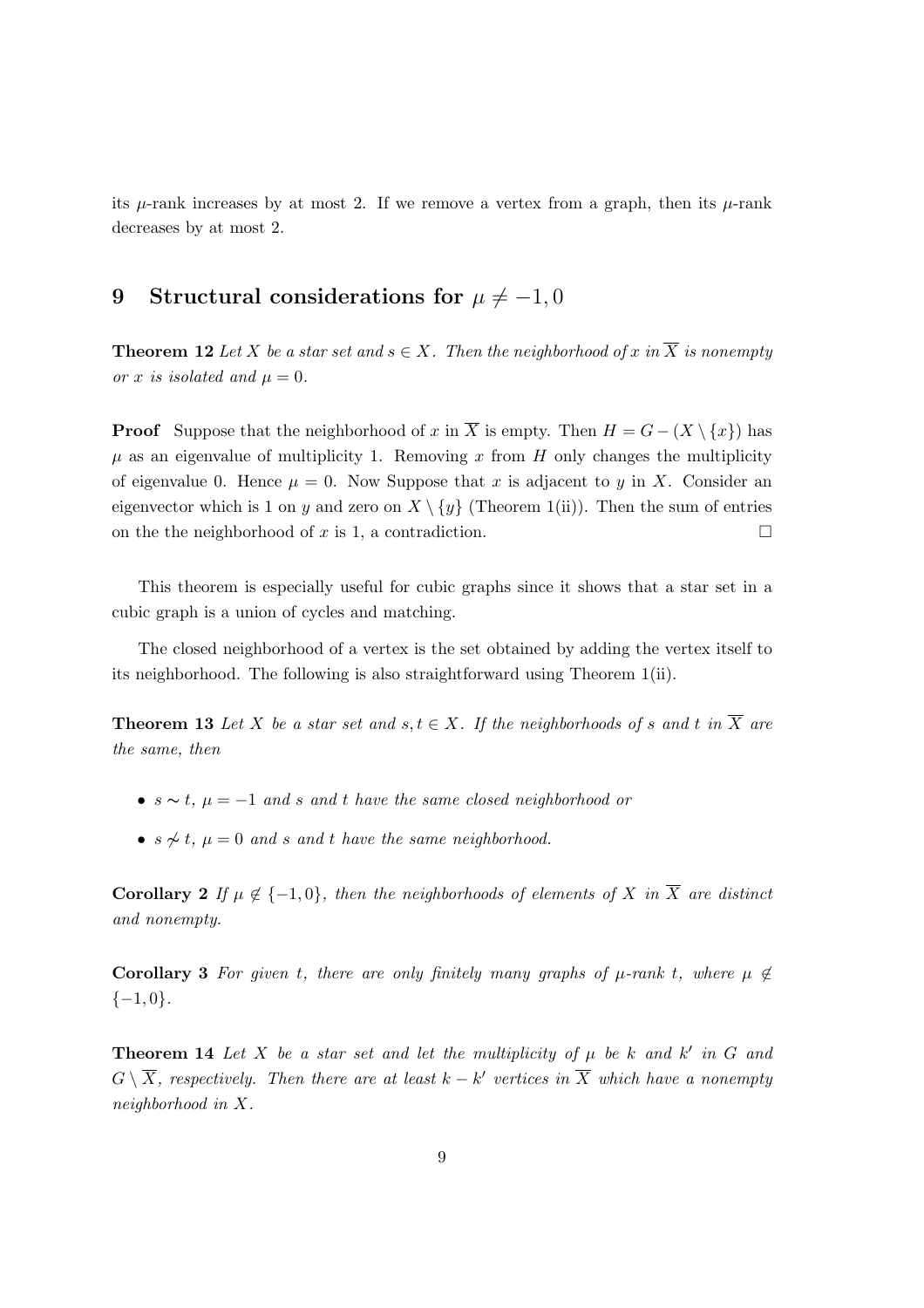**Proof** For  $u \in X$ , let  $\Gamma(u) = \{v \sim u : v \in X\}$  and  $\overline{\Gamma}(u) = \{v \sim u : v \in \overline{X}\}$ . Let  $\overline{\Gamma}(X) = \bigcup_{u \in X} \overline{\Gamma}(u).$ 

Let P denote the matrix representing the orthogonal projection of  $\mathbb{R}^n$  onto the eigenspace  $\mathcal{E}(\mu)$ . From  $PA = \mu P$ , for  $u \in X$  we have

$$
\sum_{v \in \overline{\Gamma}(u)} P \mathbf{e}_v = \mu P \mathbf{e}_u - \sum_{v \in \Gamma(u)} P \mathbf{e}_v.
$$

We show that these vectors  $\mu P \mathbf{e}_u$  –  $\overline{ }$  $v \in \Gamma(u)$  Pe<sub>v</sub> span a space of dimension  $k - k'$  and so  $\sum_{v \in \overline{\Gamma}(u)} Pe_v$  is a subspace of dimension  $k - k'$  of space spanned by  $\{Pe_j : j \in \overline{\Gamma}(X)\}$ which yields  $|\overline{\Gamma}(X)| \geq k - k'$ . Consider the linear transformation

$$
P\mathbf{e}_u \to \mu P\mathbf{e}_u - \sum_{v \in \Gamma(u)} P\mathbf{e}_v.
$$

It has the matrix  $\mu I - A_X (A_X)$ , the adjacency matrix of  $G\backslash \overline{X}$  in the basis  $Pe_u$  and since it has rank  $k - k'$ , the assertion follows.  $\square$ 

## 10 Structural considerations for  $\mu = -1, 0$

A graph is called reduced if it has no duplicated vertices, i.e. vertices with the same neighborhood. A graph is called coreduced if it has no coduplicated vertices, i.e. vertices with the same closed neighborhood. Note that from a given graph, we finally find a unique graph which is reduced (coreduced) by shrinking vertices with the same neighborhood (closed neighborhood) to one vertex step by step (the order does not matter).

**Theorem 15** Let H be a star complement in graph G for  $\mu = 0$  and suppose that A, the adjacency matrix of G, is of the form

$$
A = \left(\begin{array}{cc} A_X & B^T \\ B & C \end{array}\right),
$$

where C is the adjacency matrix of H. Let  $N = [B \ C]$ . Then G is reduced if and only if the columns of  $N$  are distinct.

**Proof** If G is reduced, then the result follows from Theorem 13. The converse is trivial. ¤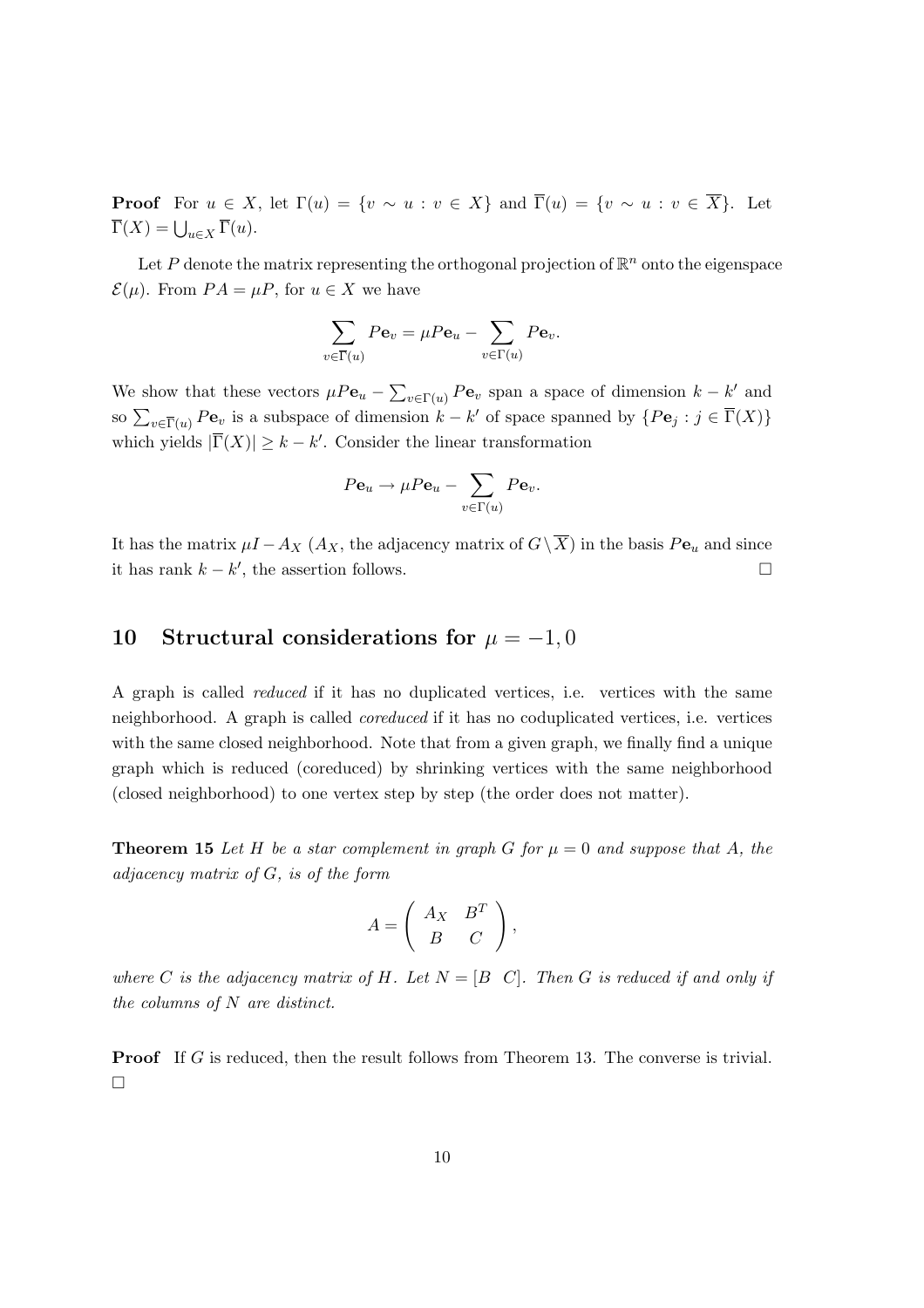**Theorem 16** Let H be a star complement in graph G for  $\mu = -1$  and suppose that A, the adjacency matrix of G, is of the form

$$
A = \left(\begin{array}{cc} A_X & B^T \\ B & C \end{array}\right),
$$

where C is the adjacency matrix of H. Let  $N = [B \ C + I]$ . Then G is coreduced if and only if the columns of N are distinct and nonzero.

**Proof** If G is coreduced, then the result follows from Theorems 12 and 13. The converse is trivial.  $\Box$ 

Corollary 4 For given t and  $\mu = 0$  ( $\mu = -1$ ), there are only finitely many reduced (coreduced) graphs of  $\mu$ -rank t.

## 11 First bounds

**Theorem 17** Let G be a graph of order n and  $\mu$ -rank t. Then

- If  $\mu \neq -1, 0$ , then  $n \leq 2^t + t 1$ .
- If  $\mu = 0$  and G is reduced, then  $n \leq 2^t$ .
- If  $\mu = -1$  and G is coreduced, then  $n \leq 2^t 1$ .

**Proof** For  $\mu \neq -1, 0$ , the result follows from Corollary 2. For  $\mu = 0$  and  $\mu = -1$  the result follows from Theorems 15 and 16, respectively.

For non-integral eigenvalues, there is a linear bound given in the following theorem.

**Theorem 18** Let G be a graph of order n and  $\mu$ -rank t. If  $\mu$  has l conjugates  $(l \geq 2, i \nmid \mu)$ is not integral) and the index of G is not equal to  $\mu$  or any of its conjugates, then

$$
n \le \frac{t-1}{l-1} + t.
$$

**Proof** Let  $\mu$  be of multiplicity k. Then any of its conjugates is also of multiplicity k. ?????????? and the assertion follows. ¤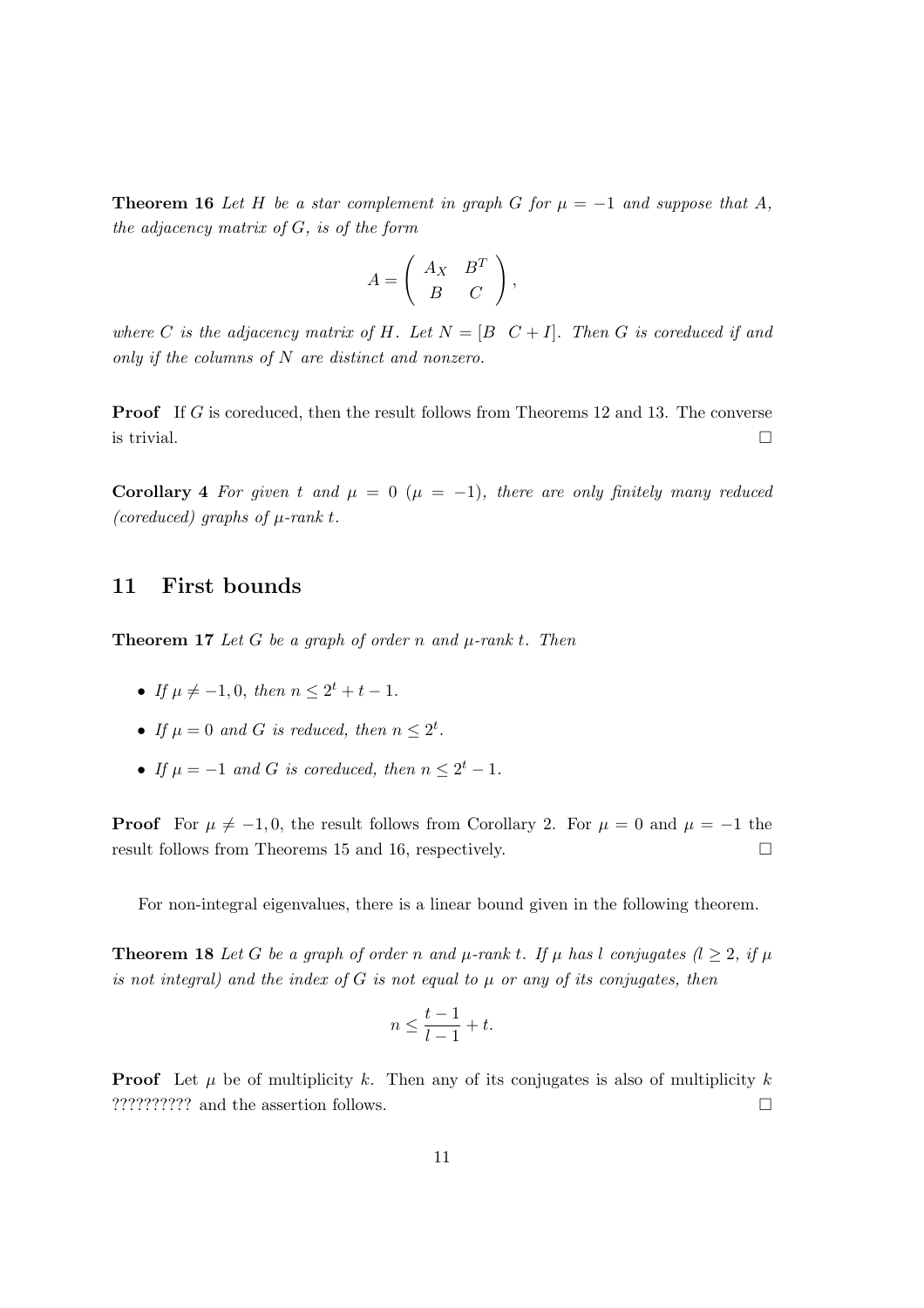## 12 Connectivity

In the proof of the following theorem we use the observation that a graph is connected if and only if we can order its vertices such that each vertex (except for the first one) is adjacent to a preceding vertex.

Theorem 19 A connected graph has a connected star complement for any eigenvalue.

**Proof** Let A be the adjacency matrix of a connected graph  $G$ . Suppose that  $G$  is of  $\mu$ -rank t. We order the vertices such that each vertex (except for the first one) is adjacent to a preceding vertex. We now choose t columns of  $\mu I - A$  starting from the first column and omitting any column which is a linear combination of the preceding columns. By Lemma 1, we obtain an induced subgraph H with no eigenvalue  $\mu$ . We prove that H is connected by showing that each vertex (except for the first one) is adjacent to a preceding vertex. Let  $y > 1$  be a vertex of H and let j be the first vertex adjacent to it in G. Then row y in  $\mu I - A$  has  $-1$  in the position  $(y, j)$  and has zero in all positions  $(y, i)$  for  $i < j$ . This shows that column j belongs to our selected columns and hence j is a vertex of  $H$ . ¤

As a converse, we have the following.

**Theorem 20** Let H be a star complement for  $\mu \neq 0$  in graph G and let X be the star set. Then

- (i) If  $H$  is connected, then  $G$  is connected.
- (ii) If  $H$  is 2-connected, then one of the following holds:
	- G is 2-connected.
	- $-\mu \neq -1$  and G has a pendant edge at a vertex of  $\overline{X}$ .
	- $− μ = −1$  and G has a cut vertex v in  $\overline{X}$  whose neighbors in X induce a complete subgraph which is a component of  $G \setminus v$ .

**Proof** (i) is trivial by Theorem 12.

We prove (ii). Suppose that H is 2-connected while G has a cutvertex v. By Theorem 12,  $v \in \overline{X}$ . Consider the neighborhood  $\Gamma(v)$  of v in X. Note that all vertices  $(\overline{X} \setminus \{v\}) \cup$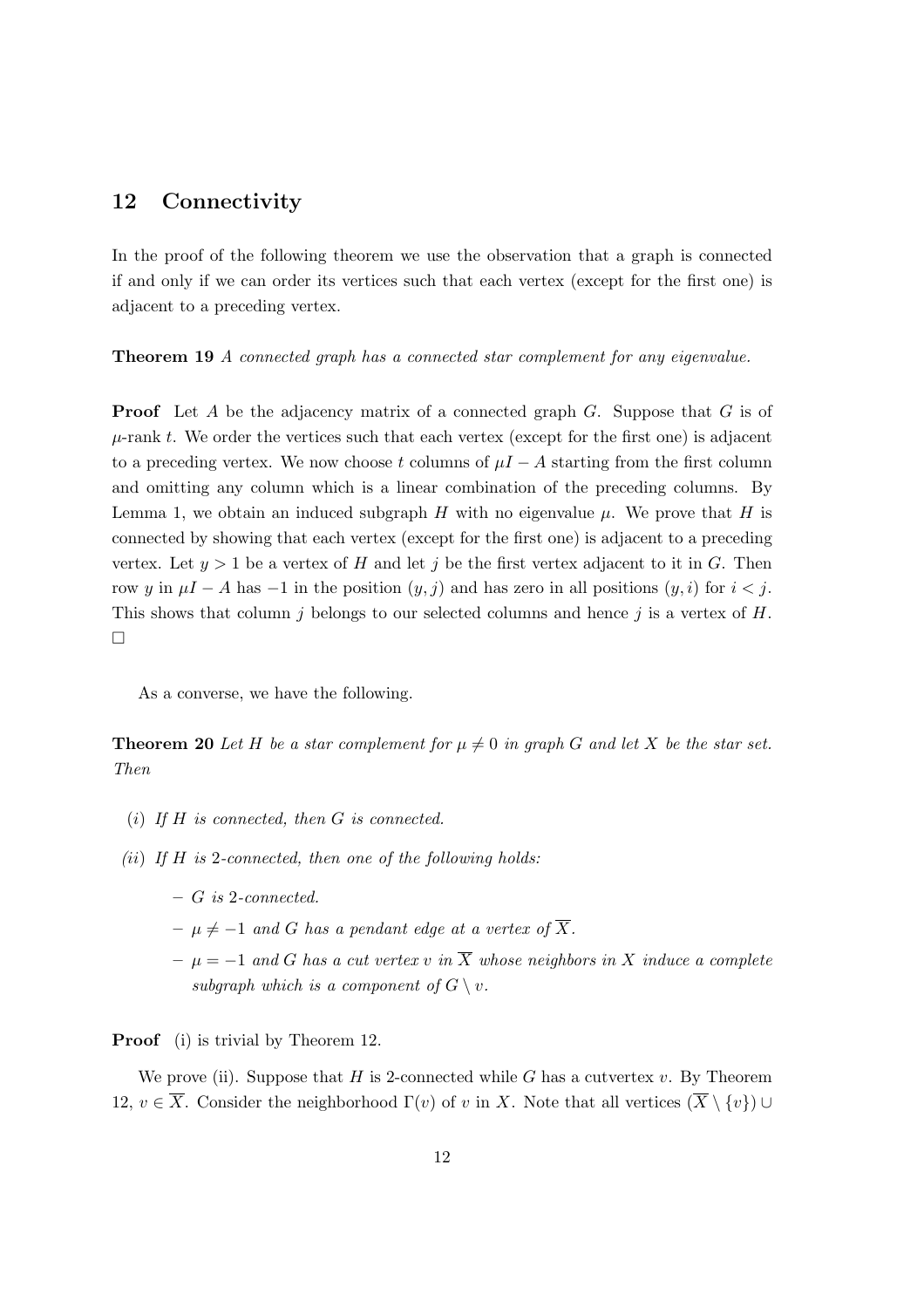$(X \setminus \Gamma(v))$  belong to a component C of  $G \setminus v$ . Hence the vertices of  $\Gamma(v)$  are distributed in some components  $C_i$  of  $G \setminus v$  and also probably in C. If  $\mu \neq -1$ , then by Theorem 13,  $C_i$ have only one vertex and we are done. Now let µ = −1. ?????????????????????????? ¤

#### 13 Extension by a vertex

**Theorem 21** Let  $G'$  be a graph obtained from  $G$  by adding a new vertex  $v$  and characteristic vector  $\mathbf b$ . Therefore,  $G'$  has the adjacency matrix

$$
A = \left(\begin{array}{cc} 0 & \mathbf{b}^T \\ \mathbf{b} & A \end{array}\right),
$$

where A is the adjacency matrix of G. Then  $m_{G'}(\mu) = m_G(\mu) + 1$  if and only if  $\mathbf{b} \in \mathcal{E}_G(\mu)$ <sup> $\perp$ </sup> and  $G'$  has a  $\mu$ -eigenvector which is nonzero in the new vertex.

**Proof** Let  $m_{G'}(\mu) = m_G(\mu) + 1$ . Consider a star set X for  $\mu$  in G. Then  $X \cup \{v\}$  is a star set for  $\mu$  in G'. By Theorem 1,  $\mathcal{E}_{G}(\mu)$  has a basis of eigenvectors which has an identity matrix form on  $X \cup \{v\}$ . Therefore, G' has a  $\mu$ -eigenvector which is nonzero in v and  $\mathbf{b} \in \mathcal{E}_G(\mu)^{\perp}$ . The converse is similarly proved using star set and Theorem 1.  $\Box$ 

#### 14 Graph dominance

**Definition** A subset D of  $V(G)$  is called a *dominating set* if each vertex in  $\overline{D}$  is adjacent to a vertex in  $D$ . A dominating set  $D$  is a *location-dominating set* if for any distinct pair  $u_1, u_2 \in \overline{D}$ , we have  $\Gamma(u_1) \cap D \neq \Gamma(u_2) \cap D$ . The dominating number (respectively, locationdominating number) of a graph is the least cardinality of a dominating set (locationdominating set). By Theorems 12 and 13, we have the following.

**Theorem 22** Let G be a graph with no isolated vertices. Then any star complement in  $G$ is a dominating set and it is also a location-dominating set if  $\mu \notin \{-1,0\}$ .

For the proof of the following theorem, see [38].

**Theorem 23** Let X be a star set for  $\mu \notin \{-1,0\}$  in a regular graph G. Let  $\overline{X}$  be a minimal dominating set. Then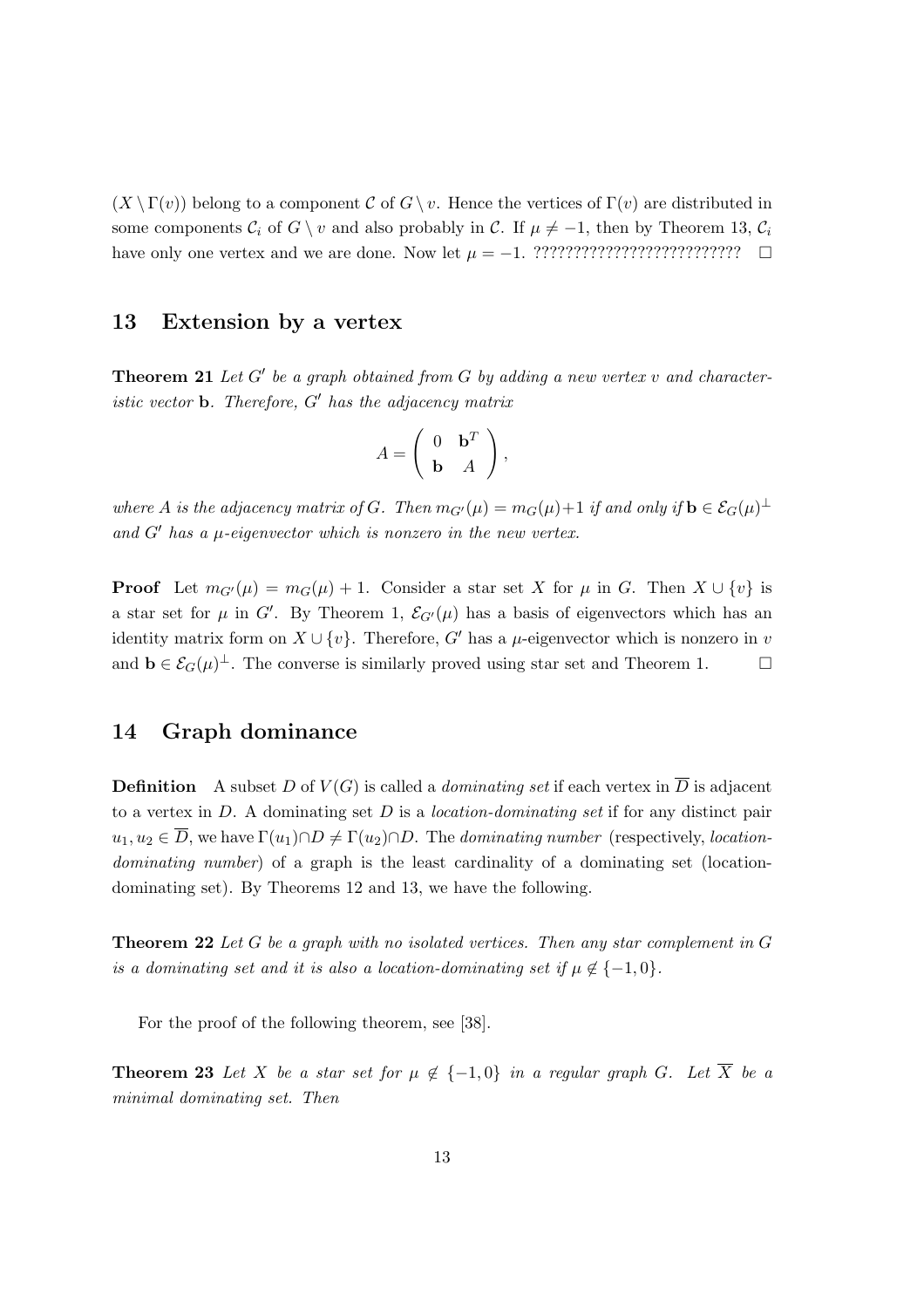- If each vertex of  $\overline{X}$  is isolated in  $G \setminus X$ , then  $\mu = 1$  and G is a union of  $K_2$ .
- If no vertex of  $\overline{X}$  is isolated in  $G \setminus X$ , then  $\mu = 1$  and G is a union of Petersen graphs.

For more results on the connections of dominating sets with star sets, see [22].

## 15 Regular graphs with regular star complement

A star set X is called *uniform* if all vertices in  $\overline{X}$  have the same number of neighbors in X. So if G is regular and X is uniform, then the star complement is also regular and we have the following corollary. We denote the neighborhood of a vertex  $v$  in a graph  $G$  by  $G(v)$ .

**Theorem 24** Let X be a uniform star set in a graph G, say  $|G(v) \cap X| = b$  for all  $v \in \overline{X}$ . If  $\mu$  is not a main eigenvalue of G, then  $G \setminus \overline{X}$  is regular of degree  $\mu + b$ .

**Proof** For  $u \in X$ , let  $\Gamma(u) = \{v \sim u : v \in X\}$  and  $\overline{\Gamma}(u) = \{v \sim u : v \in \overline{X}\}.$ 

Let P denote the matrix representing the orthogonal projection of  $\mathbb{R}^n$  onto the eigenspace  $\mathcal{E}(\mu)$ . From  $PA = \mu P$ , for  $u \in X$  we have

$$
\sum_{v \in \overline{\Gamma}(u)} P \mathbf{e}_v = \mu P \mathbf{e}_u - \sum_{v \in \Gamma(u)} P \mathbf{e}_v.
$$

Summing over  $X$ , we obtain

$$
\sum_{v \in \overline{X}} bP\mathbf{e}_v = \mu \sum_{u \in X} P\mathbf{e}_u - \sum_{u \in X} d_u P\mathbf{e}_u,
$$

where  $d_u$  denotes the degree of u in  $G \setminus \overline{X}$ . Since  $P$ **j** = 0, we obtain

$$
\sum_{u \in X} (\mu - d_u + b) P \mathbf{e}_u = 0
$$

However,  $Pe_u$  are independent and so  $d_u = \mu + b$ .

Corollary 5 Let a r-regular graph H be a star complement for  $\mu$  in a k-regular graph G and let  $X$  be the star set. Then one of the following holds:

•  $\mu = k, r = k - 1$  and each component of G is a complete graph.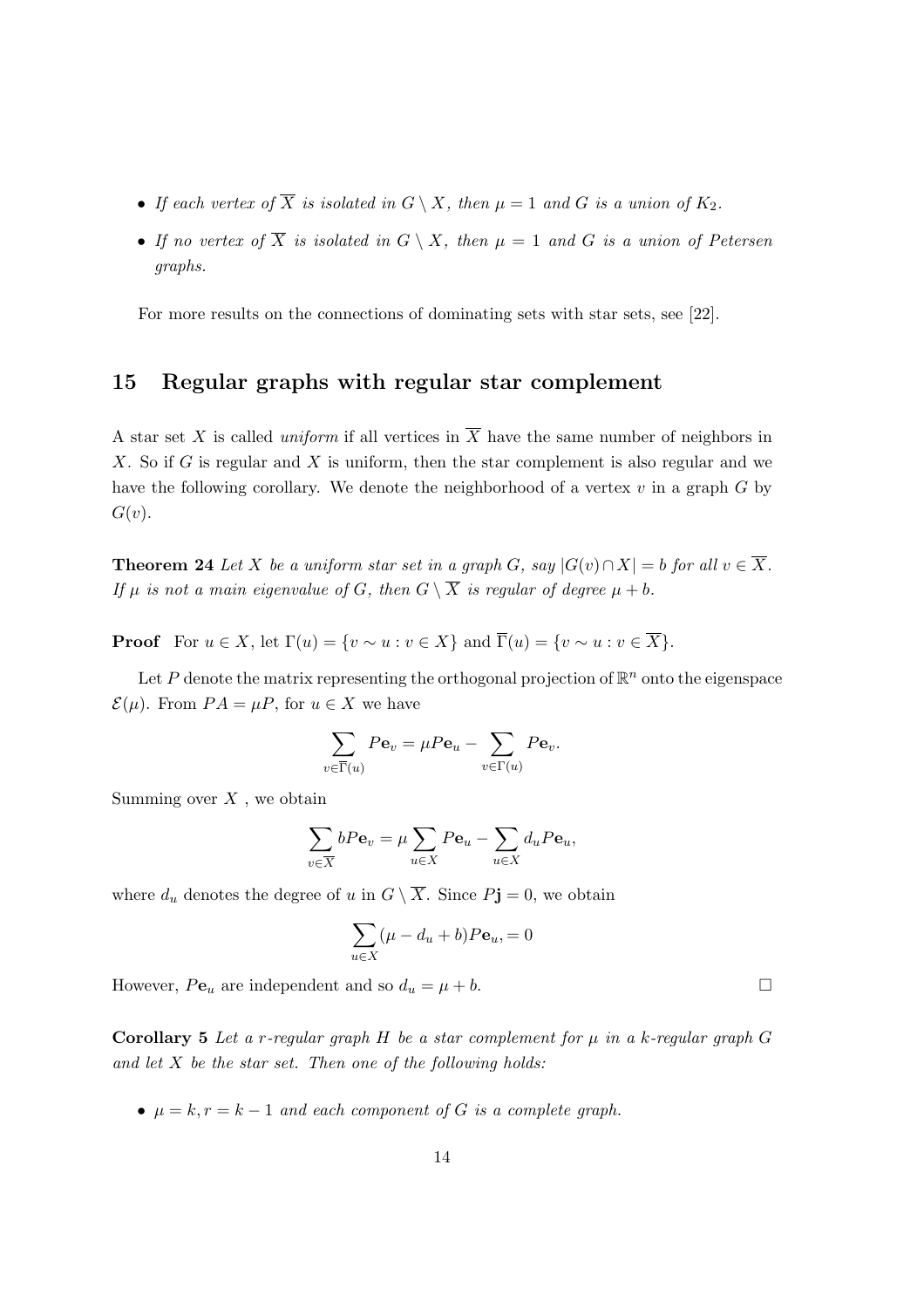•  $r - k \leq \mu \leq r - 1$  and X induces a regular subgraph of degree  $\mu + k - r$ .

For more results and examples and also a discussion on cubic graphs, see [37].

#### 16 Reconstruction

Theorem 25 (The Reconstruction Theorem and its Converse) Let X be a set of k vertices in a graph  $G$  and suppose that  $A$ , the adjacency matrix of  $G$ , is of the form  $\overline{a}$ 

$$
A = \left(\begin{array}{cc} A_X & B^T \\ B & C \end{array}\right),
$$

where  $A_X$  is the adjacency matrix of the subgraph induced by X. Then X is a star set for  $\mu$  in G if and only if  $\mu$  is not an eigenvalue of C and

$$
\mu I - A_X = B^T (\mu I - C)^{-1} B.
$$

In this situation,  $\mathcal{E}(\mu)$  consists of the vectors of the form

$$
\left(\begin{array}{c}\n\mathbf{x} \\
(\mu I - C)^{-1} B\mathbf{x}\n\end{array}\right),
$$

where  $\mathbf{x} \in \mathbb{R}^k$  and so

$$
\left(\begin{array}{c}\mathbf{e}_u\\(\mu I - C)^{-1}\mathbf{b}_u\end{array}\right), u \in X
$$

is a basis for  $\mathcal{E}(\mu)$ .

**Proof** Let X be a star set for  $\mu$ . By definition,  $\mu$  is not an eigenvalue of C. We now show that

$$
\mu I - A_X = B^T (\mu I - C)^{-1} B.
$$

We have

$$
\mu I - A = \begin{pmatrix} \mu I - A_X & -B^T \\ -B & \mu I - C \end{pmatrix}.
$$

By definition,  $\mu I - A$  and  $\mu I - C$  are of rank  $n - k$ . Therefore, there is L such that

$$
[\mu I - A_X \quad -B^T] = L[-B \quad \mu I - C].
$$

So we have  $\mu I - A_X = -LB$  and  $-B^T = L(\mu I - C)$  and the assertion follows. For the So we have  $\mu I - A_X = -LB$  and  $-B^* = L(\mu I - C)$  and to<br>converse, it is sufficient to show that the vectors  $\begin{pmatrix} x \\ y \end{pmatrix}$  $(\mu I - C)^{-1} B \mathbf{x}$ , where  $\mathbf{x} \in \mathbb{R}^k$  are eigenvectors for  $\mu$  in G and it is easily proved by a simple calculation. The result then follows from Theorem 3.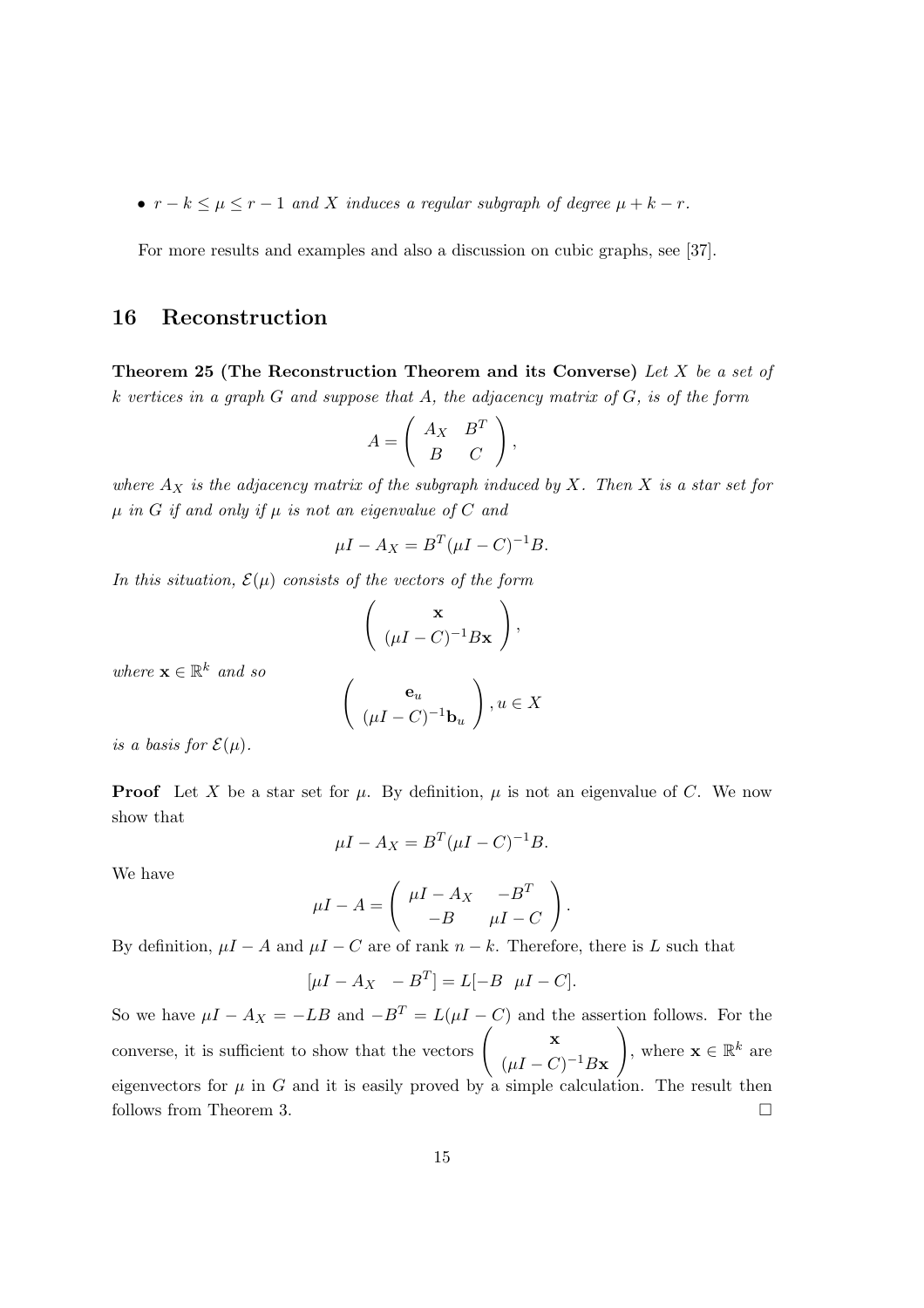The theorem can also be stated in the following form. It is just a statement of the compatibility graph (see the next section).

**Theorem 26** Let X be a set of k vertices in a graph G and suppose that A, the adjacency matrix of G, is of the form  $\overline{a}$ 

$$
A = \left(\begin{array}{cc} A_X & B^T \\ B & C \end{array}\right),
$$

where  $A_X$  is the adjacency matrix of the subgraph induced by X. Then X is a star set for  $\mu$  in G if and only if  $\mu$  is not an eigenvalue of C and  $(G \setminus X) + u + v$  has  $\mu$  as an eigenvalue of multiplicity 2 for every distinct pair  $u, v \in X$ .

**Remark** If  $\mu$  is not an eigenvalue of a matrix C, then  $(\mu I - C)^{-1}$  is expressed as a polynomial in  $C$  (using the minimal polynomial of  $C$ ). We have the following.

**Lemma 2** Suppose that  $\mu$  is not an eigenvalue of a matrix C with the minimal polynomial

$$
m(x) = x^{d+1} + c_d x^d + c_{d-1} x^{d-1} + \dots + c_1 x + c_0.
$$

Then

$$
m(\mu)(\mu I - C)^{-1} = a_d C^d + a_{d-1} C^{d-1} + \dots + a_1 C + a_0 I,
$$

where for  $0 \leq i \leq d$ 

$$
a_{d-i} = \mu^i + c_d \mu^{i-1} + c_{d-1} \mu^{i-2} + \dots + c_{d-i+1}.
$$

Notation Let x and y be two column vectors of dimension equal to the order of  $\mu I - C$ . Then we define

$$
\langle \mathbf{x}, \mathbf{y} \rangle = \mathbf{x}^T (\mu I - C)^{-1} \mathbf{y}.
$$

**Remark** Let  $\mathbf{b}_u$  denote the columns of B. Then we have

$$
\langle \mathbf{b}_u, \mathbf{b}_v \rangle = \begin{cases} \mu & \text{if } u = v, \\ -1 & \text{if } u \sim v, \\ 0 & \text{otherwise.} \end{cases}
$$

Let  $S = [B \ C - \mu I]$ . Then it is easy to see that

$$
\mu I - A = S^T (\mu I - C)^{-1} S.
$$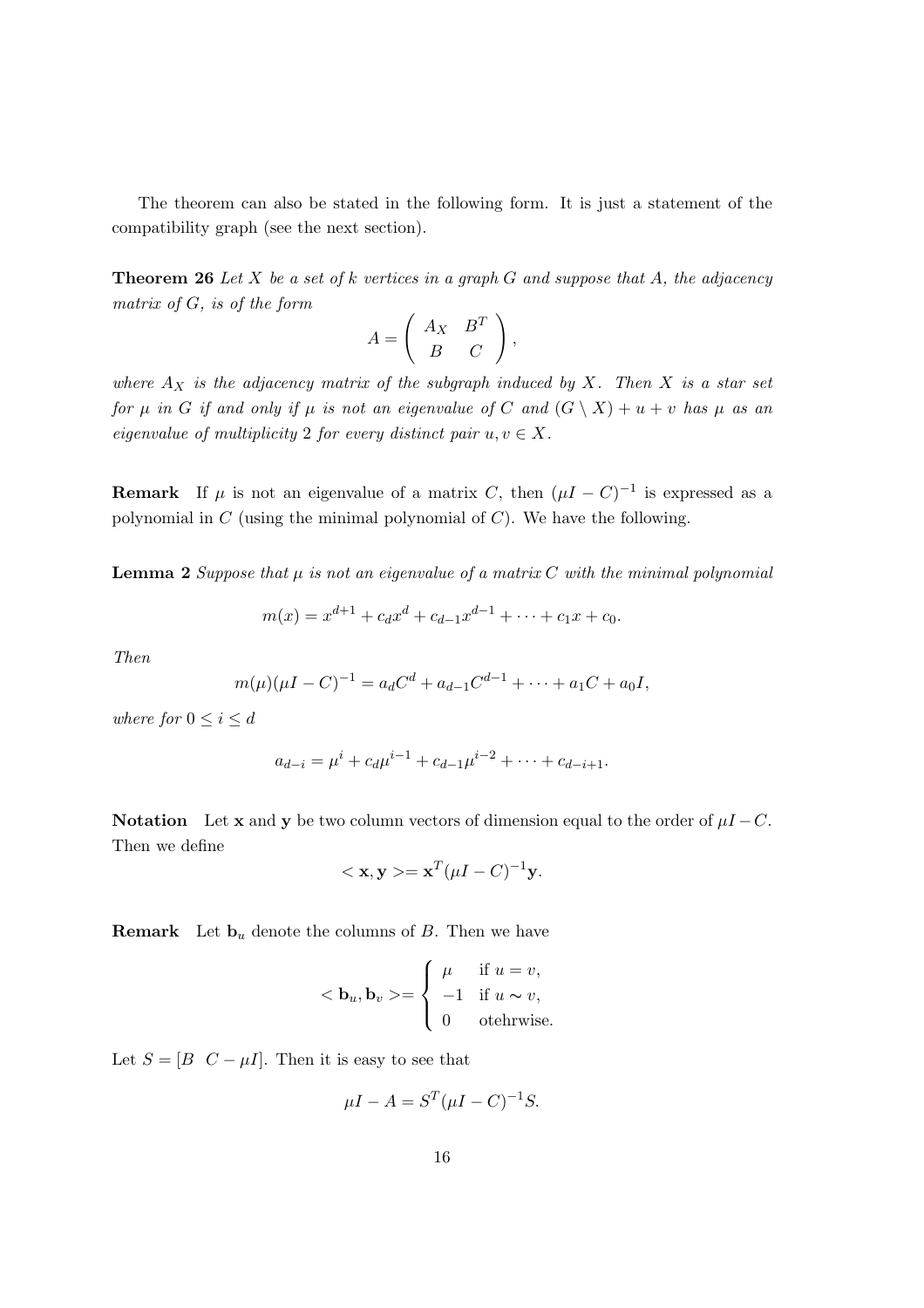This implies

$$
\langle \mathbf{s}_u, \mathbf{s}_v \rangle = \begin{cases} \mu & \text{if } u = v, \\ -1 & \text{if } u \sim v, \\ 0 & \text{otherwise,} \end{cases}
$$

where  $s_i$  denote the columns of S.

## 17 The compatibility graph

From the reconstruction theorem (Theorems 25 and 26), it is seen that if G has H as a star complement, then any induced subgraph of  $G$  containing  $H$  also has  $H$  as a star complement. Therefore, we need only to consider maximal graphs containing H. For  $\mu = 0$  ( $\mu = -1$ ), note that if G is reduced (coreduced), then any induced subgraph of G containing  $H$  is also reduced (coreduced) (see Theorems 15 and 16).

Let H be a graph with no eigenvalue  $\mu$  and  $|V(H)| = t$ . Let C be the adjacency of H. We define the compatibility graph of H and  $\mu$  as follows: The vertices are  $(0,1)$  vectors  **of dimension t such that** 

$$
<\mathbf{b}_u,\mathbf{b}_u>=\mu,
$$

and two vertices  $\mathbf{b}_u$  and  $\mathbf{b}_v$  are adjacent if and only if

$$
\langle \mathbf{b}_u, \mathbf{b}_v \rangle = -1, 0.
$$

(For  $\mu = 0, -1$ , we also have that the vectors  $-\mathbf{b}$  are not the columns of  $\mu I - C$ .)

Now the problem of finding maximal graphs (reduced or coreduced in cases  $\mu = -1, 0$ ) having H as a star complement for eigenvalue  $\mu$  is equivalent to find the maximal cliques in the compatibility graph of H and  $\mu$ .

**Example 2** We find the maximal graphs for the star complement  $H$  for eigenvalue 1, where  $H$  is the pentagon 123451. From Lemma 2, we have

$$
(I - C)^{-1} = 3I - C^{2} = \begin{bmatrix} 1 & 0 & -1 & -1 & 0 \\ 0 & 1 & 0 & -1 & -1 \\ -1 & 0 & 1 & 0 & -1 \\ -1 & -1 & 0 & 1 & 0 \\ 0 & -1 & -1 & 0 & 1 \end{bmatrix}
$$

.

We should have  $\langle \mathbf{b}_u, \mathbf{b}_u \rangle = \mathbf{b}_u^T (I - C)^{-1} \mathbf{b}_u = 1$ . We denote  $\mathbf{b}_u$  by a set S, where S is the set of corresponding nonzero value vertices in  $\mathbf{b}_u$ . A simple calculation shows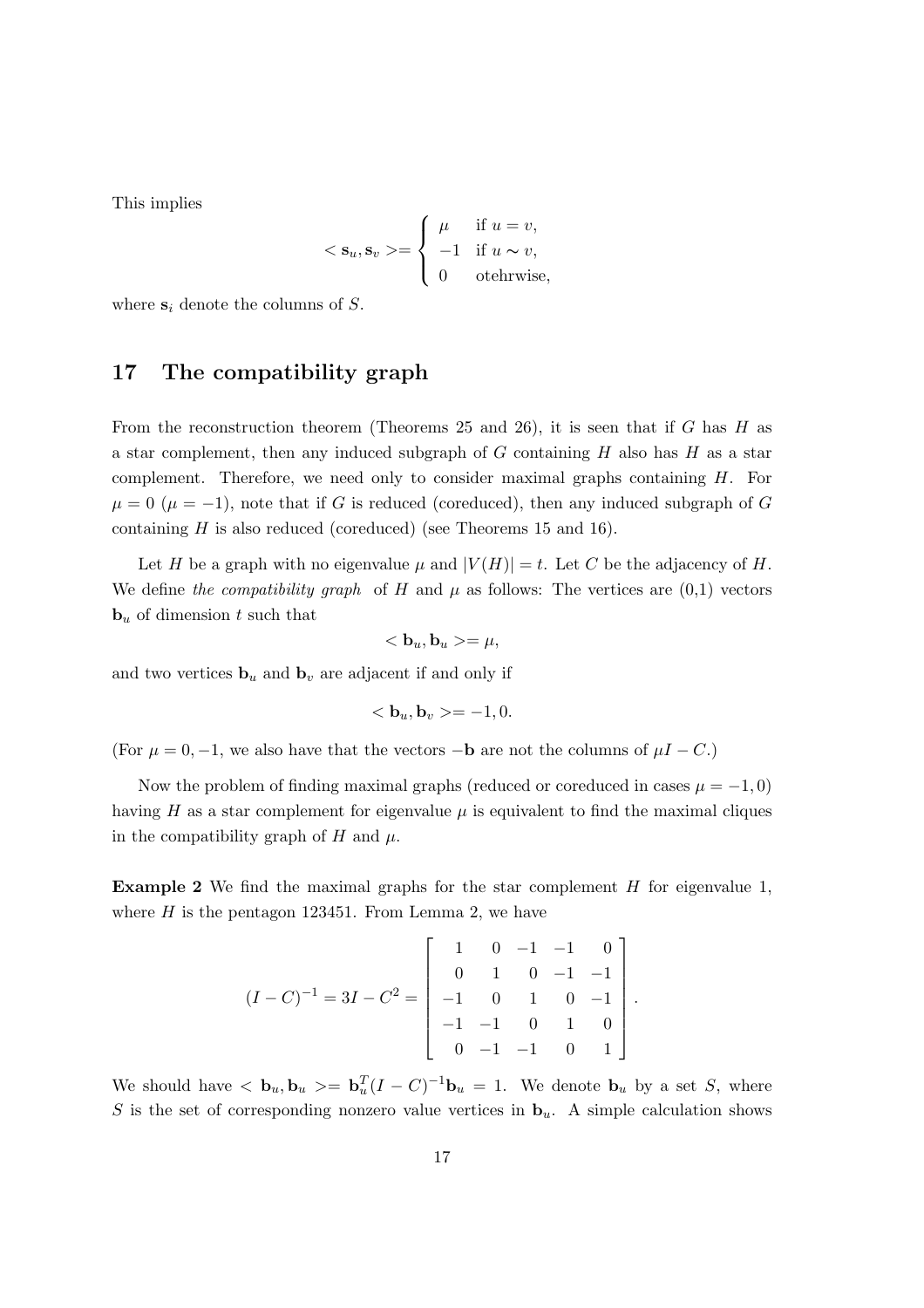that  $S$  consists of a single vertex or three consecutive vertices of the pentagon. Hence, the compatibility graph has 10 vertices and is illustrated in Figure 2. The automorphism group of  $H$  has three orbits on maximal cliques (of orders 2,3 and 5). These determine three maximal graphs shown in Figure 3, where the vertices of H are circled.



Figure 2: The compatibility graph for the pentagon and eigenvalue 1

## 18  $\mathcal{G}(\mu, t)$

For given  $\mu$  and t, we saw that the set  $\mathcal{G}(\mu, t)$  of graphs (reduced or coreduced in cases  $\mu = 0, -1$ ) of  $\mu$ -rank t is finite (Corollaries 3 and 4). Consider the poset  $\mathcal{G}(\mu, t)$  with the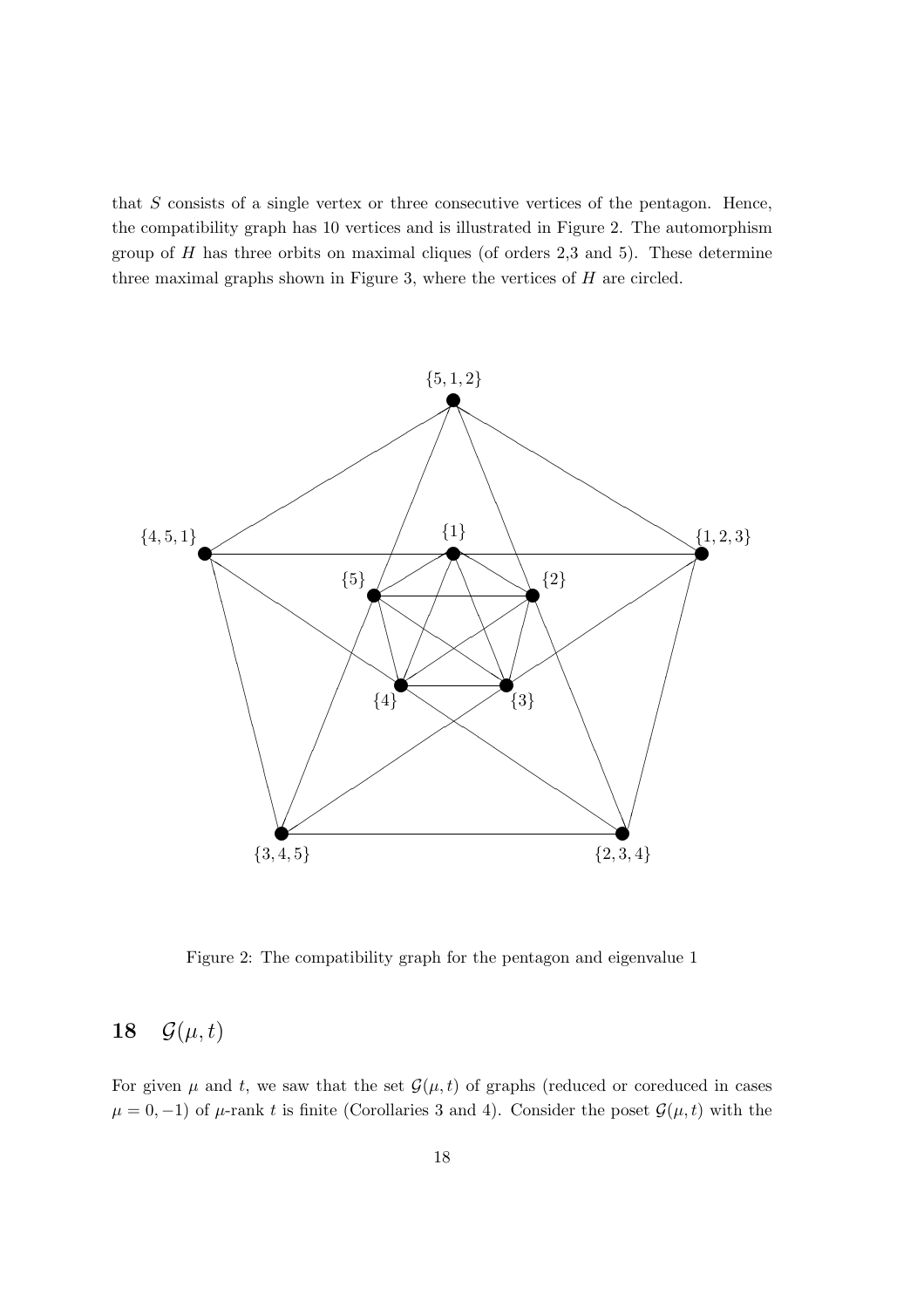

Figure 3: The maximal graphs with  $C_5$  as a star complement for 1

induced subgraph partial order. The minimal elements of this poset are precisely graphs of order t with no eigenvalue  $\mu$ . Any element has at least one induced subgraph of order t which is a star complement for eigenvalue  $\mu$ . It is easy to see that the maximal elements of this poset are exactly those maximal graphs obtained from the compatibility graphs of all graphs of order t with no eigenvalue  $\mu$ . The compatibility graphs provide an algorithm to generate  $\mathcal{G}(\mu, t)$ . Note that if G in  $\mathcal{G}(\mu, t)$ , it is not true that any induced subgraph of G is also in  $\mathcal{G}(\mu, t)$ .

## 19 Maximal elements of  $\mathcal{G}(0,t)$

First we give some elementary properties of maximal elements of  $\mathcal{G}(0, t)$ . Note that such elements always have an isolated vertex. However, we consider these elements without their isolated vertices. In the following,  $G(u)$  dentes the neighborhood of u.

**Lemma 3** Let G be a maximal element of  $\mathcal{G}(0,t)$ . Let u and v be two nonadjacent vertices such  $G(u) \cap G(v) = \emptyset$ . Then there is a vertex w such that  $G(w) = G(u) \cup G(v)$ .

Proof Trivial. □

This lemma shows that such elements are connected and non-bipartite (except for  $K_2$ ). We also have the following.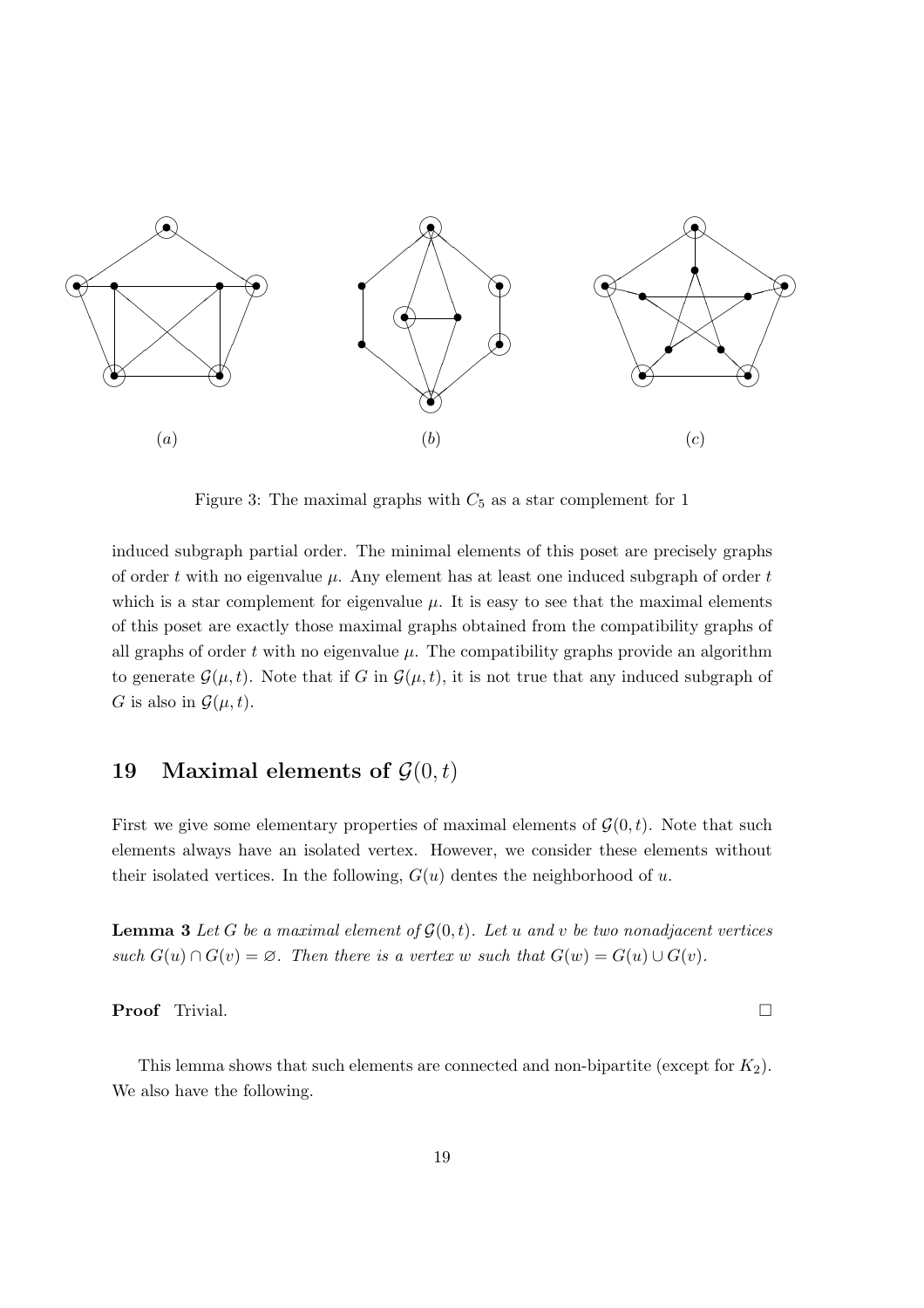**Lemma 4** Every maximal element of  $\mathcal{G}(0,t)$  has diameter at most 3.

**Proof** Consider two vertices u and v. Then apply Lemma 3 to v and some  $x \in G(u)$ . Then the assertion easily follows.  $\Box$ 

It is shown that  $K_n$  is a maximal and at the same time a minimal element of  $\mathcal{G}(0,n)$ [41]. Some other families of graphs which are maximal in  $\mathcal{G}(0,t)$  are also known (see [1, 41]). Also all reduced graphs with rank at most 7 are found in [1]. For rank 8, all maximum reduced graphs are obtained [1].

## **20**  $m(\mu, t)$

The maximum order of a graph in  $\mathcal{G}(\mu, t)$  is denoted by  $m(\mu, t)$ . In [1], it is conjectured that

$$
m(0,t) = \begin{cases} 2^{(t+2)/2} - 1 & \text{if } t \text{ is even,} \\ 5.2^{(t-3)/2} - 1 & \text{if } t \text{ is odd and } t > 1. \end{cases}
$$

In [1, 34], by a simple construction it is shown that the above provides a lower bound for m(0, t). An upper bound is given in Theorem 17. For  $\mu \neq -1, 0$ , we will give a quadratic bound in the next section. However, for  $\mu = 0$ , it is not possible to give a polynomial bound since there are examples of exponential orders. Here is an example: Consider a reduced graph G of order n and rank t. Duplicate each vertex and add a new vertex and connect it to one of pairs of vertices. The resulting graph  $G'$  is of order  $2n + 1$  and rank  $t + 2$ . It has the adjacency matrix

$$
\left[\begin{array}{ccc} A & A & \mathbf{j}^t \\ A & A & 0 \\ \mathbf{j} & 0 & 0 \end{array}\right],
$$

where  $A$  is the adjacency matrix of  $G$ . Starting form a single vertex we found a graph of order  $2^{(t+2)/2} - 1$  and rank t for any even t. Kotlov and Lovasz [34] have shown that for a reduced graph of rank t, the number of vertices is less than  $c2^{t/2}$  for some constant c. One question which arises is that what happens for coreduced graphs. Note that if we drop the property of being reduced (coreduced), then the order of graph is not bounded from the above.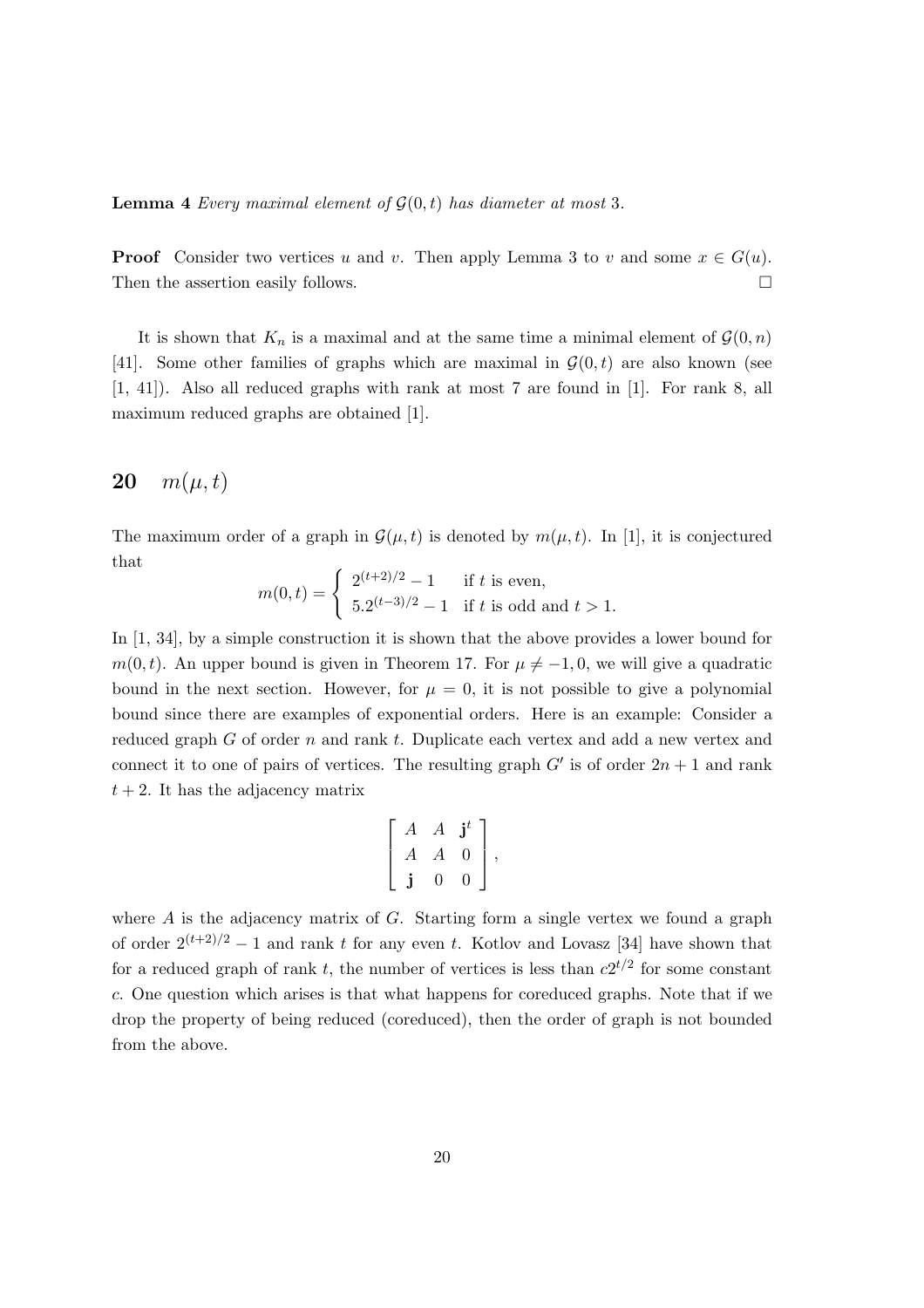## 21  $m(-1, t)$

We conjecture that

$$
m(-1,t) = \begin{cases} 2^{(t+2)/2} - 2 & \text{if } t \text{ is even,} \\ 5.2^{(t-3)/2} - 2 & \text{if } t \text{ is odd and } t > 3. \end{cases}
$$

We give a construction which shows that the above provides a lower bound for  $m(-1, t)$ . Consider a coreduced  $(n/2 - 1)$ -regular graph G of order n and  $(-1)$ -rank t. Duplicate each vertex and add two new vertices which are not joined together and connect each one to one of pairs of vertices. The resulting graph  $G'$  is an *n*-regular graph of order  $2n + 2$ and  $(-1)$ -rank  $t + 2$ .  $G' + I$  is of the form

$$
\left[\begin{array}{cccc}A+I & A+I & \mathbf{j}^t & 0 \\ A+I & A+I & 0 & \mathbf{j}^t \\ \mathbf{j} & 0 & 1 & 0 \\ 0 & \mathbf{j} & 0 & 1\end{array}\right],
$$

where A is the adjacency matrix of G. Starting from  $2K_1$  for even  $(-1)$ -rank and cube for odd (−1)-rank we found families of graphs which attain the bound above. For  $t \leq 9$ , we have checked that the conjecture is true and there exists a unique graph attaining the bound above.

## 22 Non-main eigenvalue

An eigenvalue  $\mu$  of a graph G is called non-main if  $\mathcal{E}_G(\mu)$  is orthogonal to the all one vector j. Otherwise it is called main.

Using the notation of Theorem 25, we have the following.

**Theorem 27** Let G be a graph with eigenvalue  $\mu$ . Then  $\mu$  is a non-main eigenvalue of G if and only if for all  $u \in V(G)$ ,  $\langle$ **j**,  $\mathbf{s}_u \rangle = -1$ .

**Proof** Using the basis given in Theorem 25, the assertion easily follows.  $\Box$ 

**Theorem 28** Let G be an r-regular graph of order n and with eigenvalue  $\mu$ . Then  $\lt$  $j, j \geq n/(\mu - r)$ .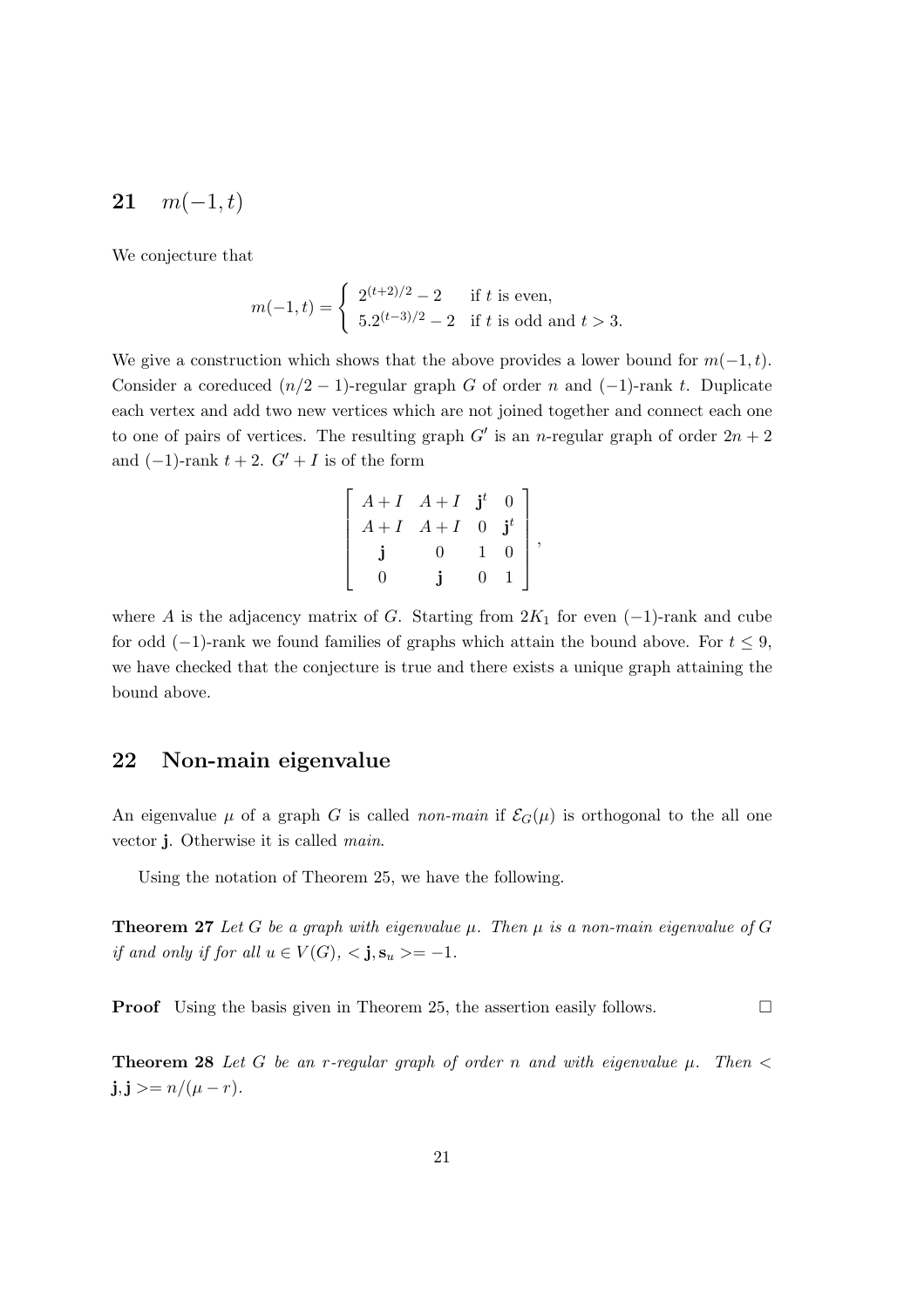**Theorem 29** Let G be a graph with star set X and star complement H for eigenvalue  $\mu$ . Then  $\mu$  is a non-main eigenvalue of G if and only if  $\mu$  is a non-main eigenvalue of  $H + u$ for all  $u \in X$ .

Proof We use the basis given in Theorem 25. Every eigenvector of this basis corresponds to an eigenvector of  $H + u$  for some unique  $u \in X$ . Therefore the assertion easily follows. ¤

## 23 Bound on the order of graphs

The following inequality is proved using a well known technique in algebraic combinatorics: Consider a vector space of polynomials of dimension n and find a set of m independent polynomials. Then  $m \leq n$ .

**Theorem 30** Let  $G \neq K_2, 2K_2$  be a graph of order n and of  $\mu$ -rank  $t > 1$  for eigenvalue  $\mu \neq -1, 0$ . Then  $\overline{a}$  $\mathbf{r}$ 

$$
n \leq {t+1 \choose 2},
$$

.

and hence a star set has size at most  $\binom{t}{2}$ 2

Proof Let

$$
A = \left(\begin{array}{cc} A_X & B^T \\ B & C \end{array}\right),
$$

where  $A$  and  $A_X$  are the adjacency matrices of  $A$  and the subgraph induced by a star set X, respectively. Let  $S = [B \ C - \mu I]$  and let  $s_u$  denote the columns of S. Define polynomials  $F_u : \mathbb{R}^t \to \mathbb{R}$  as

$$
F_u(\mathbf{x}) = \langle \mathbf{s}_u, \mathbf{x} \rangle^2
$$

which are quadratic homogenous functions of the general form  $f(x_1, x_2, \ldots, x_t) = \sum c_i x_i^2 +$ which are quadratic homogenous randoms of the general form  $f(x_1, x_2, \dots)$ .<br>  $\sum d_{ij}x_ix_j$ . If we prove that  $F_u$  are independent, then we have  $n \le t + {t \choose 2}$ 2  $\ddot{\phantom{a}}$ =  $\frac{1}{t+1}$ 2  $\stackrel{\angle}{\longleftarrow}$ .

First we suppose that G is connected and  $\mu$  is not its index. Let  $\mathbf{b} = (b_1, b_2, \dots, b_n)^T$ be the positive eigenvector corresponding to the index. Let  $\mathbf{b}' = (b_{n-t+1}, b_2, \ldots, b_n)^T$ . Assume that  $\sum \alpha_u F_u = 0$ . Let  $\mathbf{a} = (\alpha_1, \alpha_2, ..., \alpha_n)^T$  and  $\mathbf{a'} = (\alpha_1 b_1, \alpha_2 b_2, ..., \alpha_n b_n)^T$ . We have

$$
A\mathbf{a} = -\mu^2 \mathbf{a}
$$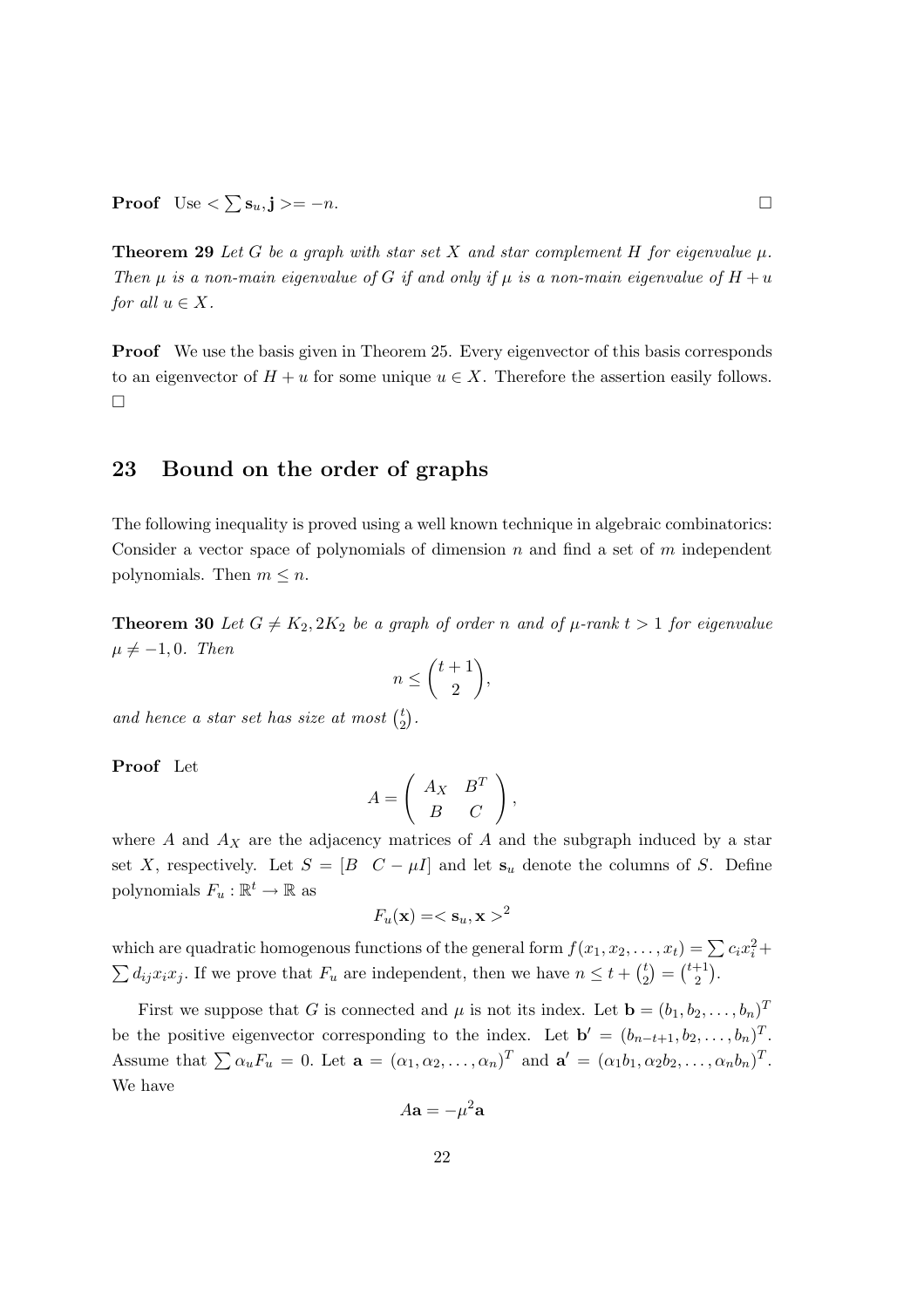and

$$
A\mathbf{a}' = \mu \mathbf{a}'.
$$

Since  $\mu \neq -\mu^2$ , we have  $\mathbf{a}^T \mathbf{a}' = 0$ , i. e  $\sum \alpha_u^2 b_u = 0$  and so  $\alpha_1 = \alpha_2 = \cdots = \alpha_n = 0$ . The first relation follows from  $\sum \alpha_u F_u(\mathbf{x}) = 0$  by letting  $\mathbf{x} = \mathbf{s}_i$  and the second relation follows from  $\sum \alpha_u F_u(\mathbf{x}) = 0$  by letting  $\mathbf{x} = \mathbf{s}_i + \mathbf{b}'$  (note that  $\langle \mathbf{s}_u, \mathbf{b}' \rangle = -b_u$  by the reconstruction Theorem).

The rest of proof is straightforward.  $\Box$ 

Remark The above bound is sharp since it is attained in the following examples: (i) The unique exceptional graph of order 36 (here  $\mu = -2$  and  $t = 8$ ) which is obtained from  $L(K_8)$  by switching with respect to the vertices in a clique of size 8, (ii)  $K_3$ ,  $\mu = 2$  and (ii)  $P_3, \mu = \pm \sqrt{2}.$ 

Remark A strongly regular graph attaining the absolute bound is called extremal. The only known extremal strongly regular graphs are pentagon, complete multipartite graphs, the Schlafli graph (27 vertices), the McLaughlin graph (275 vertices) and the complement of these two latter graphs. It is a long time standing question whether these are the only examples.

Remark The bounds given in this section extend the absolute bound (which is equal to the bound given in Theorem 32) for regular graphs and any graph in general.

**Theorem 31** Let G be a graph of order n and of  $\mu$ -rank  $t > 2$  for a non-main eigenvalue  $\mu \neq -1, 0$ . Then  $\overline{a}$  $\mathbf{r}$ 

$$
n \le \binom{t+1}{2} - 1 = \frac{1}{2}(t-1)(t+2).
$$

Proof We use the notation in the proof of Theorem 30. Let

$$
F(\mathbf{x}) = \langle \mathbf{j}, \mathbf{x} \rangle^2.
$$

We show that F is not in the span of  $F_u$ . Assume by the contrary that  $F = \sum \beta_u F_u$ . We have

$$
<\mathbf{j},\mathbf{x}><\mathbf{j},\mathbf{y}>=\sum \beta_u<\mathbf{s}_u,\mathbf{x}><\mathbf{s}_u,\mathbf{y}>.
$$

First let  $\mathbf{x} = \mathbf{y} = \mathbf{s}_i$  to find

 $\mathbf{j} = (\mu^2 I + A)\mathbf{b},$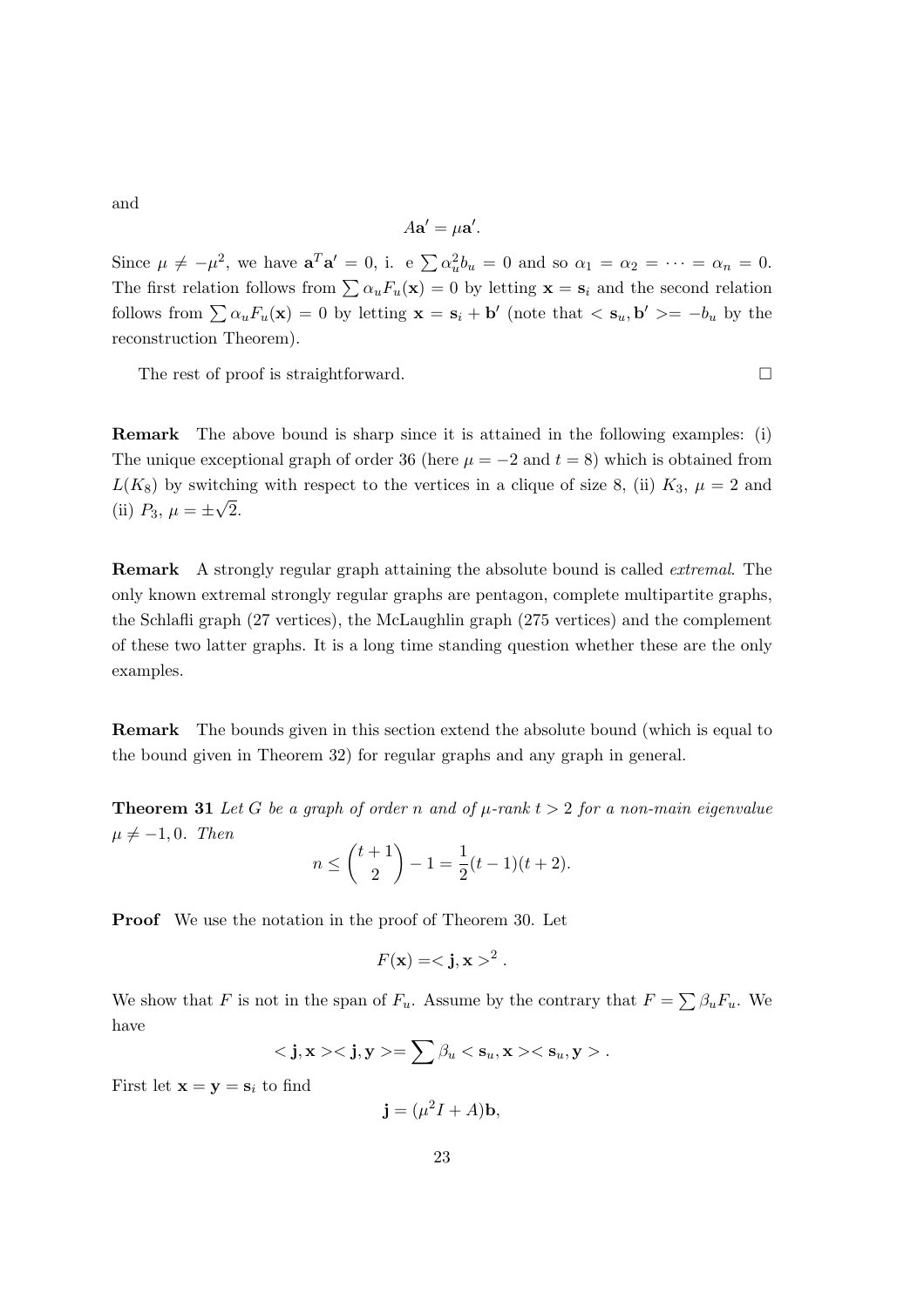where  $\mathbf{b} = (\beta_1, \dots, \beta_n)$ . Then let  $\mathbf{x} = \mathbf{s}_i$  and  $\mathbf{y} = \mathbf{j}$  to find

$$
\langle \mathbf{j}, \mathbf{j} \rangle = (\mu I - A)\mathbf{b}.
$$

From these we see that **b** is a constant value vector. Let  $\beta_u = \beta$ . Now

$$
\beta^2 (\sum \langle \mathbf{s}_u, \mathbf{x} \rangle \langle \mathbf{s}_u, \mathbf{y} \rangle)^2 = \langle \mathbf{j}, \mathbf{x} \rangle^2 \langle \mathbf{j}, \mathbf{y} \rangle^2 = \beta^2 \sum \langle \mathbf{s}_u, \mathbf{x} \rangle^2 \sum \langle \mathbf{s}_u, \mathbf{y} \rangle^2.
$$

From the Cauchy-Schwarz inequality, we have  $\langle s_u, \mathbf{x} \rangle = \alpha \langle s_u, \mathbf{y} \rangle$  and so  $\mathbf{x} = \alpha \mathbf{y}$ which means that  $t = 1$ .

**Theorem 32** Let G be a r-graph of order n and of  $\mu$ -rank  $t > 2$  for an eigenvalue  $\mu \neq$  $-1, 0, r.$  Then  $\overline{a}$  $\mathbf{r}$ 

$$
n \le \binom{t+1}{2} - 1 = \frac{1}{2}(t-1)(t+2).
$$

Moreover, equality holds if and only if G is an extremal strongly regular graph with  $\mu$  as its eigenvalue of greatest multiplicity.

Proof The first part follows from Theorem 31. For the second part, a proof is given in [14]. We here give an easier proof. Define  $f(\mathbf{x}) = \langle \mathbf{x}, \mathbf{x} \rangle$ . By the proof of Theorem 31, f is in the span of  $F_u(\mathbf{x}) = \langle \mathbf{s}_u, \mathbf{x} \rangle$  and  $F(\mathbf{x}) = \langle \mathbf{j}, \mathbf{x} \rangle$ . So we may write  $f =$  $\delta F\ +$  $\ddot{ }$  $\sum_{u \in u} E_u$ . We have  $\langle x, y \rangle = \delta \langle \mathbf{j}, x \rangle \langle \mathbf{j}, y \rangle +$  $\overline{\phantom{a}}$  $u \varepsilon_u < \mathbf{x}, \mathbf{s}_u > < \mathbf{y}, \mathbf{s}_u >$ . If we put  $\mathbf{x} = \mathbf{s}_i$  and  $\mathbf{y} = -\mathbf{j}$ , then we obtain that  $(\mu I - A)\varepsilon$  is a constant vector, where  $\varepsilon^t = (\varepsilon_1, \ldots, \varepsilon_n)$ . If we evaluate f in  $s_i$ , then we obtain that  $(\mu^2 I + A)\varepsilon$  is a constant vector. This shows that  $\varepsilon_u$  are constant. Now if put  $\mathbf{x} = \mathbf{s}_i$  and  $\mathbf{y} = \mathbf{s}_j$ , then we find that any two vertices have a constant number of common neighbors.  $\Box$ 

**Remark** For  $\mu = 0$ , consider  $(n-t)K_1 \cup K_t$  and for  $\mu = -1$ , consider  $(t-1)K_1 \cup K_{n-t+1}$ . This shows that in these cases  $n$  is not bounded by  $t$ .

## 24 An application: Graph construction

Sometimes the star complement technique can be used to construct graphs with given spectral (or topological) properties. In this approach, first the star complement is guessed and then it is possibly extended to a whole graph using the compatibility graph.

We present two successful applications of this method. One of the main achievements in this direction was the classification of all maximal exceptional graphs (473 graphs in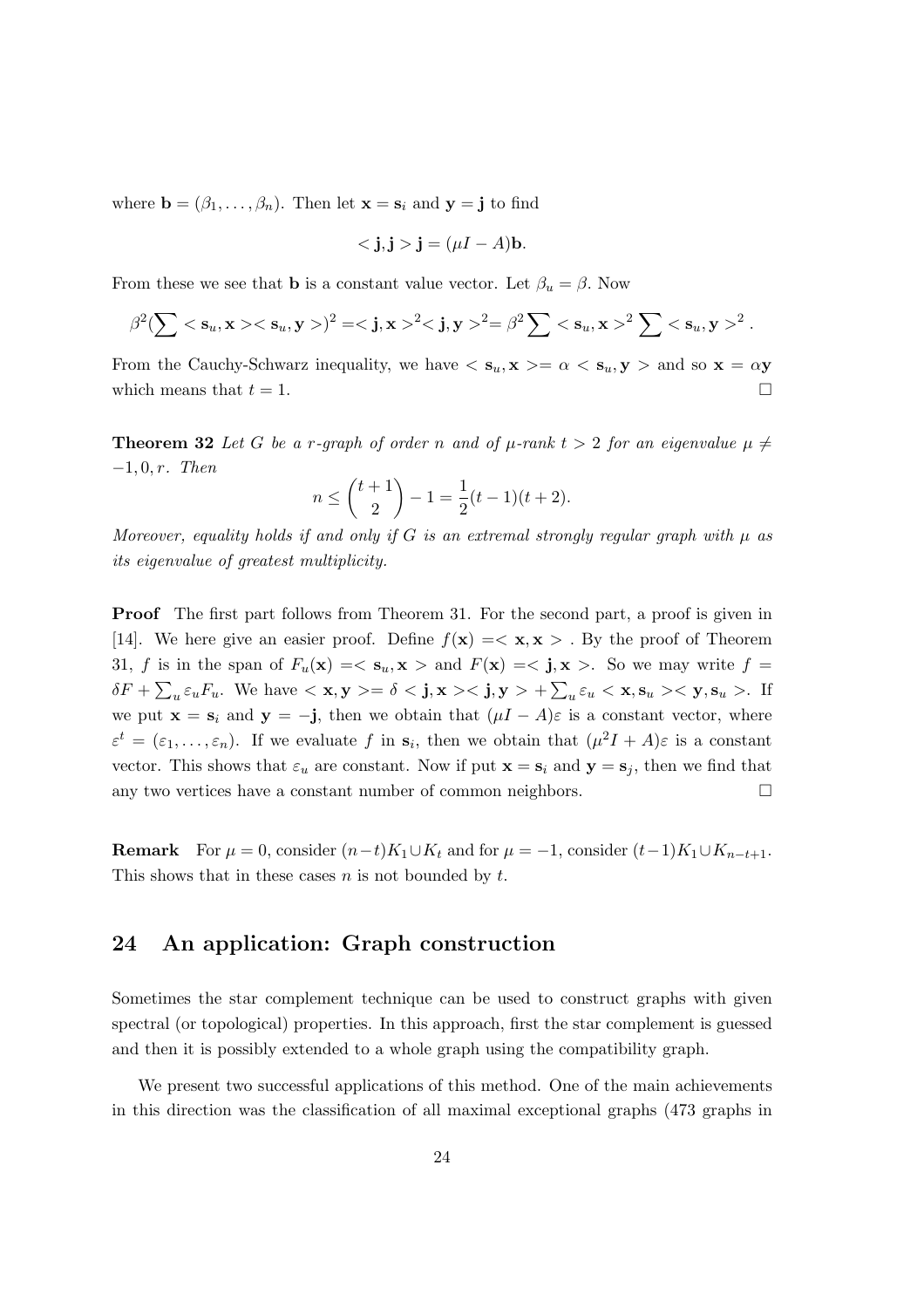total). A thorough treatment of the problem can be found in [11] and [15]. We only make some comments. An exceptional graph is a connected graph with least eigenvalue at least −2 which is not a generalized line graph. It was proved many years ago that such a graph has at most 36 vertices and has degree at most 28. All regular exceptional graphs, 187 in number, were found very soon. Also exceptional graphs with least eigenvalue greater than −2 (573 graphs) were known in early years. However, the general problem remained open until it was answered recently in [17], where all maximal exceptional graphs were found. Note that any exceptional graph is an induced subgraph of a maximal exceptional graph. The classification was done by the star complement technique making an extensive use of computer. The key observation was that any exceptional graph has an exceptional star complement with least eigenvalue greater than  $-2$ .

The other application is on extremal strongly regular graphs. Rowlinson [6] investigates such graphs having a maximum number of independent vertices (obtained from Cvetković's Theorem). He proves that such a graph is necessarily the Schlafli graph or the McLaughlin graph.

## 25 The general and restricted problems

The general problem is to find all graphs having a given graph as a star complement. In other words, in the reconstruction theorem (Theorem 25), given  $C$ , we want to find  $A_X, B, \mu$ . The restricted problem is to find all graphs having a given graph as a star complement for the eigenvalue  $\mu$ . In other words, in the reconstruction theorem, given C and  $\mu$ , we want to find all  $A_X$  and B.

Why are these problems interesting? We can give three reasons: First it is a natural curiosity to try to identify the maximal graphs corresponding to nice star complements (such as complete, path, cycle, tree,...). Secondly, the maximal graphs obtained in this way might be objects with interesting properties. Thirdly, the maximal graphs obtained in this way provide lower bounds on the maximum order of a graph of a given  $\mu$ -rank.

The known results are as follows. In the following,  $H$  is used to denote a star complement.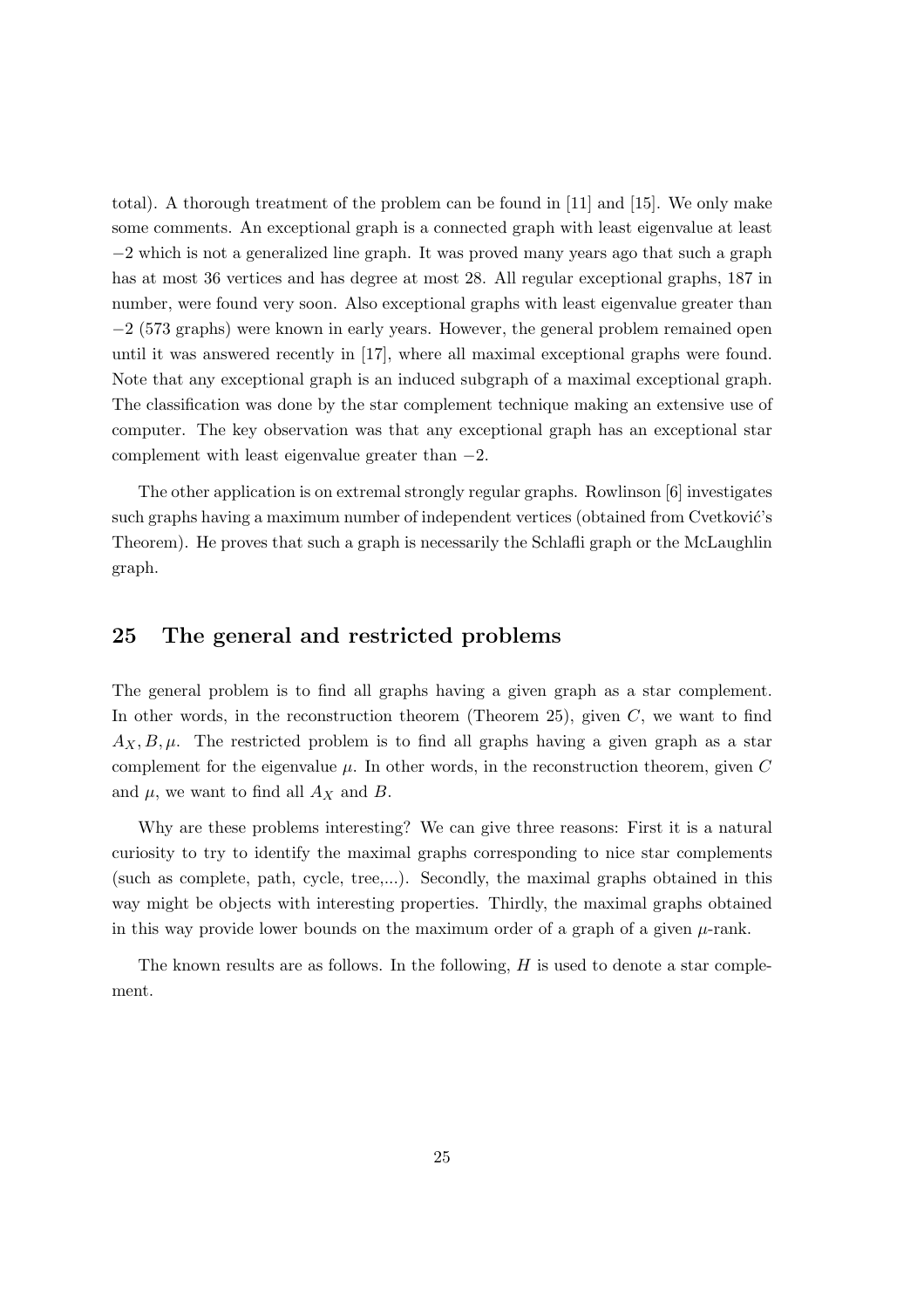#### 25.1 Graphs with small  $\mu$ -rank

The general problem has been answered for all graphs with at most 5 vertices and  $\mu \neq -1, 0$ [25]. All maximal reduced graphs with rank at most 7 are obtained in [41]. In [1], the number of all reduced graphs with rank at most 7 is given. For rank 8, all maximum reduced graphs are found [1].

#### 25.2 Independence set

For  $H = \overline{K_t}$ , there is a simple characterization given in [32].

#### 25.3 Star

For  $H = K_{1,s}$ , there is a thorough discussion in [32]. Also for regular extensions, we refer to [23]. The case  $K_{1,5}$  is teated in full generality in [24]. See also [26].

#### 25.4 Complete bipartite graphs

For  $H = K_{r,s}$ , some general observations are given in [30]. Also in this reference, the case  $K_{2,5}$  is treated in detail. All these and the case  $H = K_{r,s} + tK_1$  with a general discussion on  $\mu$ , are also available at [26].

#### 25.5 Star+isolated vertices

For  $H = K_{1,s} + 2K_1$  ( $\mu = 1$ ) and  $H = \overline{K_{1,s} + 2K_1}$  ( $\mu = -2$ ), the maximal graphs are found in  $[29]$ . In this reference, also the similar problem has been solved for H being a graph consisting of an isolated vertex together  $K_{2,s}$  with a pendant edge at a vertex of degree s. The case  $H = K_{1,16} + 6K_1$  for  $\mu = 2$  is done in [26] (also presented in [16]).

#### 25.6 Union of two paths or a path and a cycle

For  $H = P_r$ ,  $H = P_r + P_s$  and  $H = P_r + C_s$  and  $\mu = -2$ , the results are given in [13]. Note that these types of star complements are more difficult and involved than those of types in the previous subsections.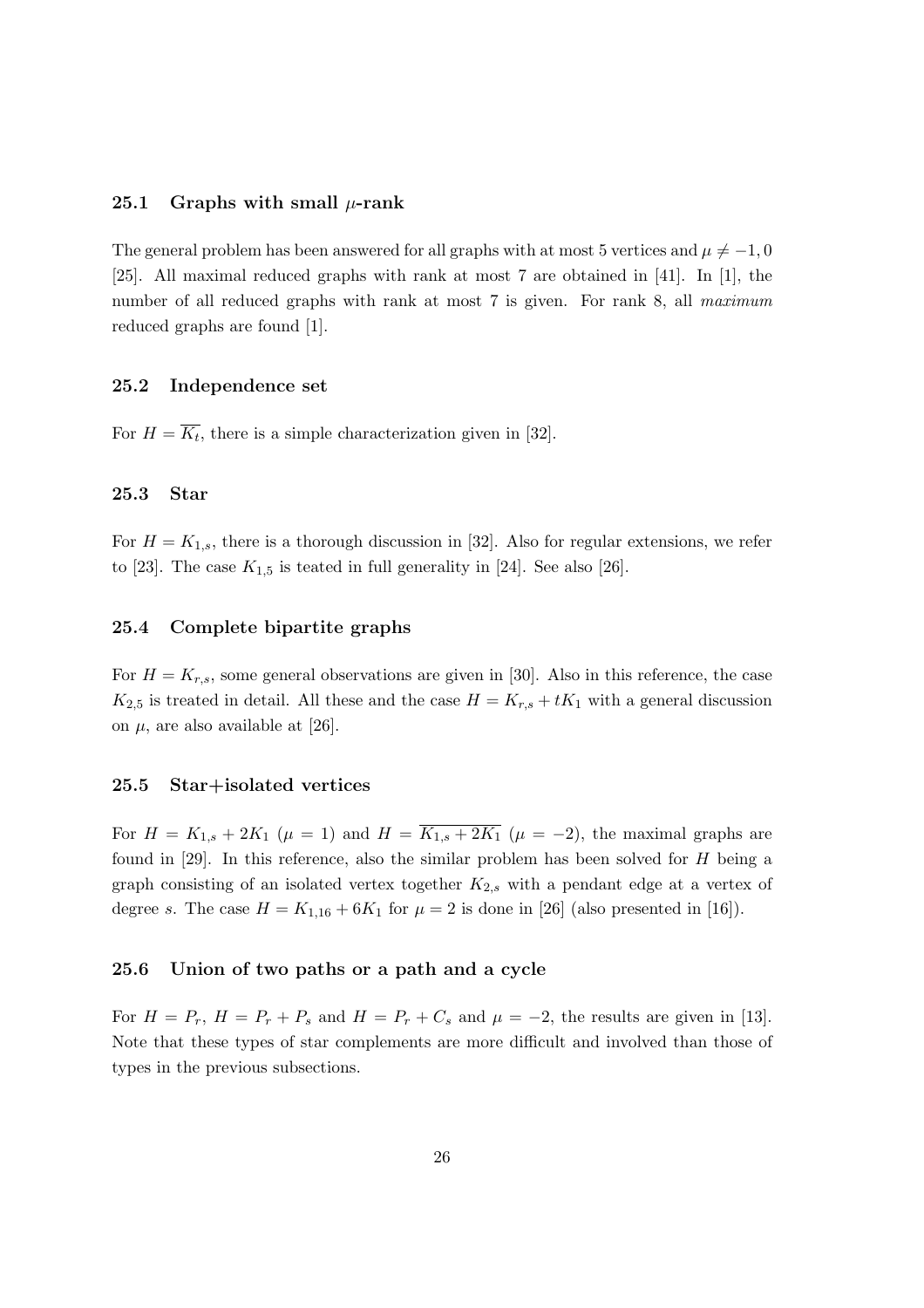#### 25.7 Union of odd cycles

For  $H =$ S  $i_{i} C_{2s_{i}+1}$ , there is a complete answer in [27] and [8].

#### 25.8 Complete graphs

For  $H = K_8$  and  $\mu = -2$ , it is shown (using a computer search) that there are exactly 363 maximal graphs [10].

#### 25.9 Line graph of trees

Let T be tree. For  $H = L(T)$  and  $\mu = -2$ , the results are given in [11]. In this reference, there are also results for line graph of odd-unicyclic graphs.

## 25.10 Trees, unicyclic and complete graphs with 1 as the second largest eigenvalue

See (Stanić, 2007 [4]) and (Stanić and Simić, [2]).

#### 26 Other problems

#### 26.1 Matching type problem

Sometimes it is interesting to find  $A_X, \mu, C$  for given B in Theorem 25. An example is a "matching type problem", where  $B$  is assumed to be the identity matrix [21].

#### 26.2 Extremal strongly regular graphs

The only known extremal strongly regular graphs are pentagon, complete multipartite graphs, the Schlafli graph, the McLaughlin graph and the complement of these two latter graphs. It is a long time standing question whether these are the only examples.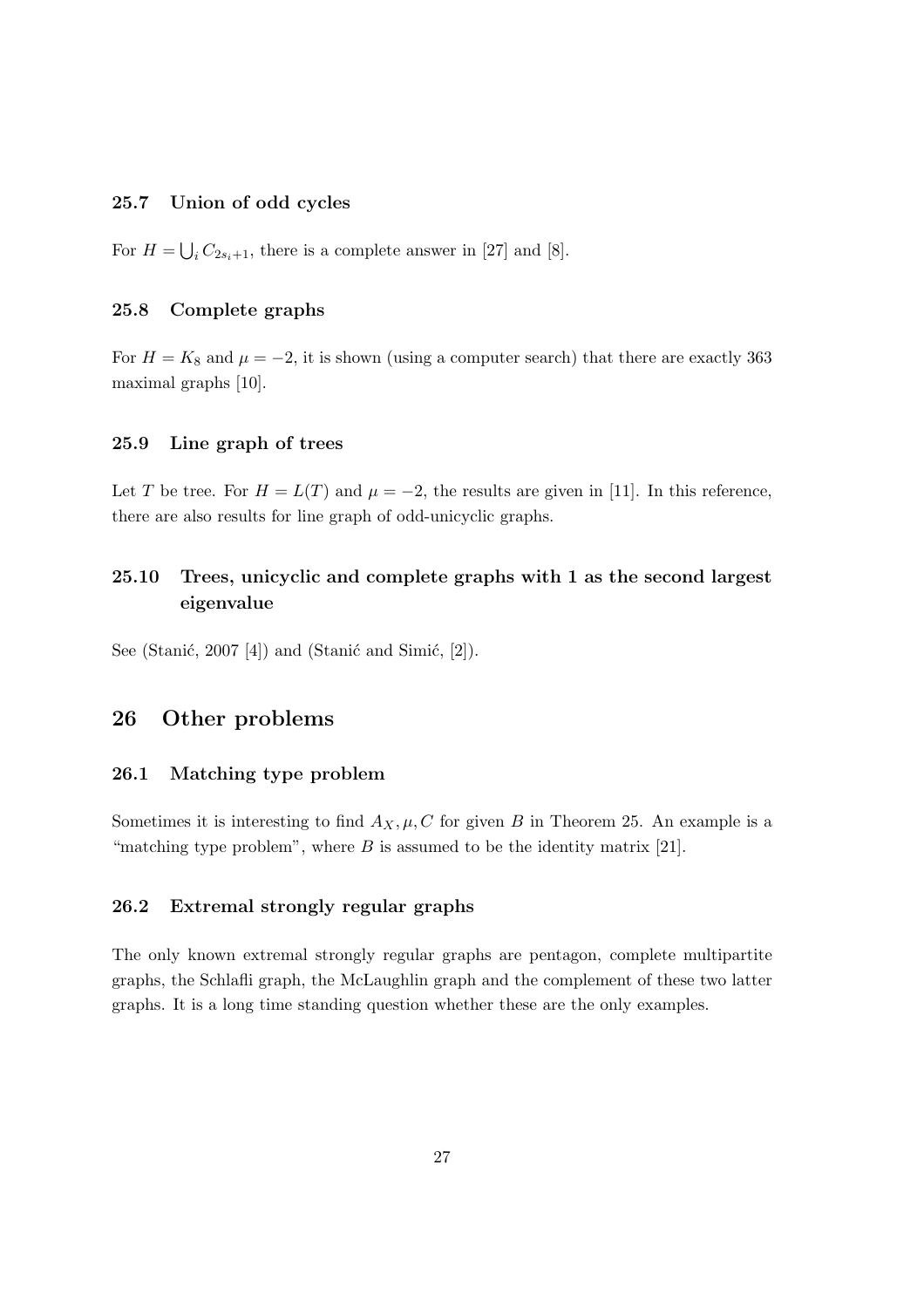#### 26.3 (−1)-rank

Can we make better the bound given in Theorem 17 for  $m(-1, t)$ ? What can be said about the maximal elements of  $\mathcal{G}(-1, t)$ ?

#### 26.4 Characterization of the well known graphs by star complement

For example Kneser graph  $KG(n, 2)$  is the unique regular graph with the star complement  $K_{1,n-3} + 2K_1$  for the eigenvalue 1. There are many results of this type. See for example [29]. For the Hoffman-Singleton graph, see [3].

#### 26.5 rank

Prove the conjecture for  $m(0, t)$ . Give a characterization of maximal elements in  $\mathcal{G}(0, t)$ . Give a characterization of minimal elements in  $\mathcal{G}(0, t)$ . Give a characterization of minimalmaximal elements in  $\mathcal{G}(0,t)$ .

Acknowledgments I am thankful to Professor P. Rowlinson for providing me with some of the references. I am also grateful to F. Ramezani for drawing the figures.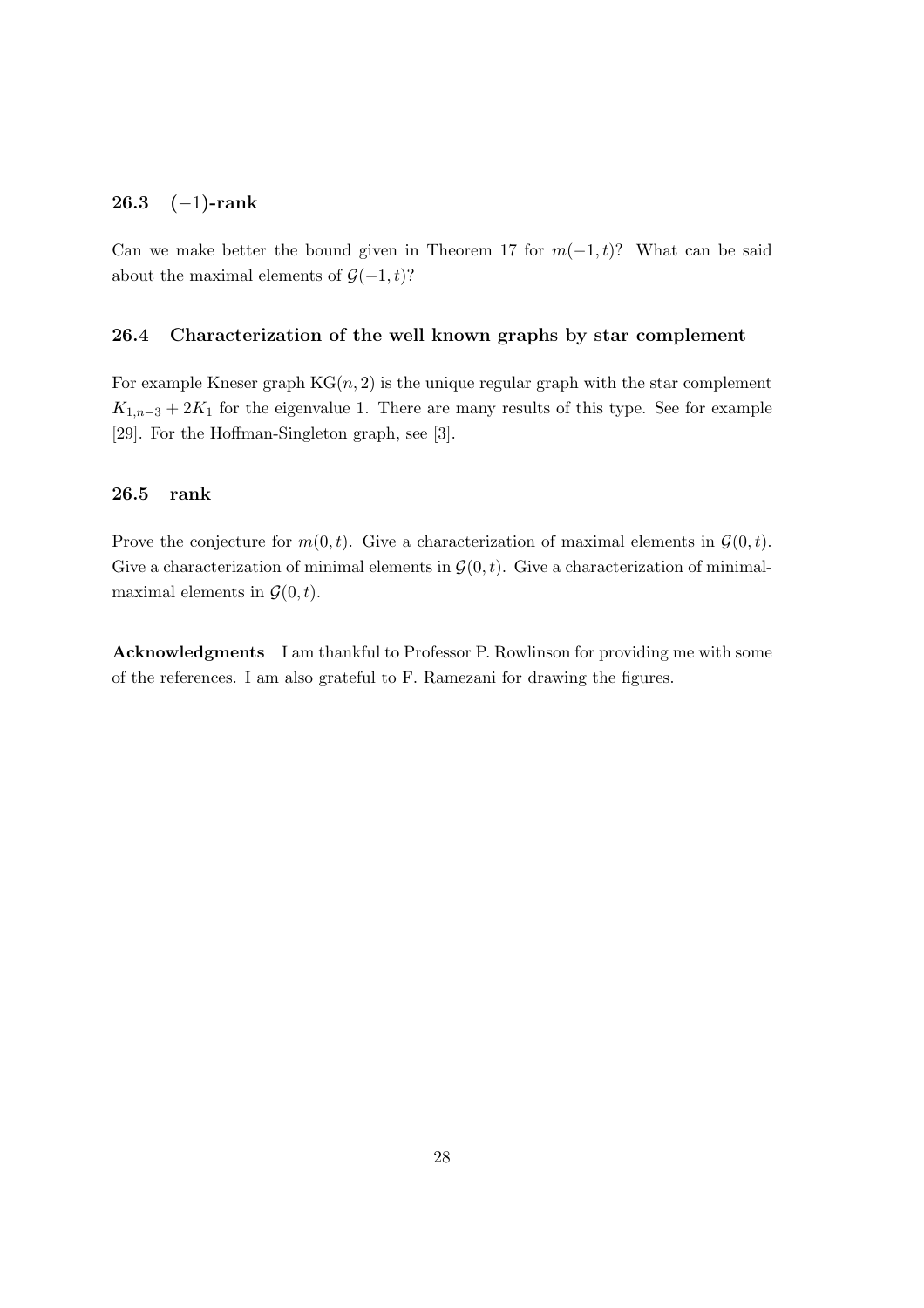The following is a complete (?) list of papers which deal with the star complement technique. The entries are sorted by date.

## References

- [1] S. Akbari, P. J. Cameron and G. B. Khosrovshahi, Ranks and signatures of adjacency matrices, preprint.
- [2] ZORAN STANIĆ AND S. K. SIMIĆ, On graphs with unicyclic star complement for 1 as the second largest eigenvalue, preprint.
- [3] P. Rowlinson, Some properties of the Hoffman-Singleton graph, Appl. Anal. Discrete Math., to appear.
- [4] ZORAN STANIĆ, On graphs whose second largest eigenvalue equals 1—the star complement technique, Linear Algebra Appl. 420 (2007), no. 2-3, 700–710.
- [5] D. M. CVETKOVIĆ, P. ROWLINSON AND S. K. SIMIĆ, Star complements and exceptional graphs, Linear Algebra Appl. 423 (2007), no. 1, 146–154.
- [6] P. Rowlinson, Co-cliques and star complements in extremal strongly regular graphs, Linear Algebra Appl. 421 (2007), no. 1, 157–162.
- [7] FRANCIS K. BELL, MARZI LI, MARIA ENZO AND SLOBODAN K. SIMIĆ, Some new results on graphs with least eigenvalue not less than  $-2$ , Rend. Sem. Mat. Messina Ser. II  $9(25)$   $(2003)$ ,  $11-30$   $(2004)$ .
- [8] FRANCIS K. BELL AND SLOBODAN K. SIMIC, On graphs whose star complement for  $-2$  is a path or a cycle, *Linear Algebra Appl.* **377** (2004), 249–265.
- [9] M. I. Skvortsova and I. V. Stankevich, On a relationship between the eigenvectors of weighted graphs and their subgraphs, Discrete Math. Appl. 14 (2004), no. 6, 569–577
- [10] P. Rowlinson, Star complements and maximal exceptional graphs, Publ. Inst. Math. (Beograd) (N.S.) 76(90) (2004), 25–30.
- [11] D. M. CVETKOVIĆ, P. ROWLINSON AND S. K. SIMIĆ, Spectral generalizations of line graphs, On graphs with least eigenvalue  $-2$ , London Mathematical Society Lecture Note Series, 314, Cambridge University Press, Cambridge, 2004.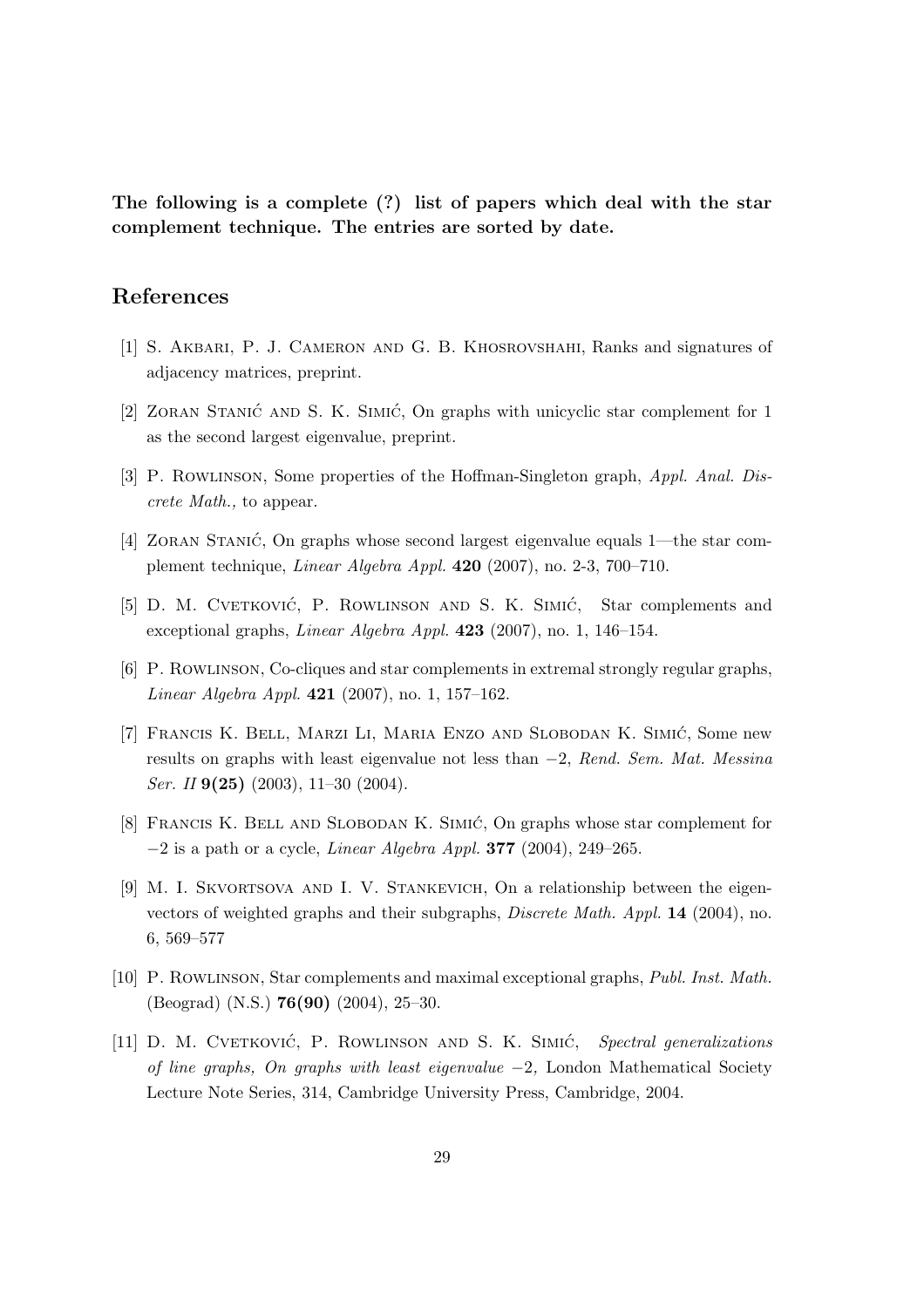- [12] D. M. CVETKOVIC AND P. ROWLINSON, Spectral graph theory, In: Topics in algebraic graph theory (eds. L. W. Beinke and R. J. Wilson), Cambridge University Press, Cambridge, 2004, pp. 88-112.
- [13] Francis K. Bell, Line graphs of bipartite graphs with Hamiltonian paths, J. Graph Theory 43 (2003), no. 2, 137–149.
- [14] F. K. Bell and P. Rowlinson, On the multiplicities of graph eigenvalues, Bull. London Math. Soc. 35 (2003), no. 3, 401–408.
- [15] DRAGOŠ CVETKOVIĆ, Graphs with least eigenvalue  $-2$ ; a historical survey and recent developments in maximal exceptional graphs, *Linear Algebra Appl.* 356 (2002), 189– 210.
- [16] P. S. Jackson and P. Rowlinson, Star complements and switching in graphs, Linear Algebra Appl. 356 (2002), 135–143.
- [17] D. M. CVETKOVIĆ, M. LEPOVIĆ, P. ROWLINSON AND S. K. SIMIĆ, The maximal exceptional graphs, J. Combin. Theory Ser. B 86 (2002), no. 2, 347–363.
- [18] P. Rowlinson, Star complements in finite graphs: a survey, 6th Workshop on Combinatorics (Messina, 2002). Rend. Sem. Mat. Messina Ser. II 8(24) (2001/02), suppl., 145–162.
- [19] D. M. CVETKOVIĆ, P. ROWLINSON AND S. K. SIMIĆ, The maximal exceptional graphs with maximal degree less than 28, Bull. Cl. Sci. Math. Nat. Sci. Math. No. 26 (2001), 115–131.
- [20] D. M. CVETKOVIĆ, P. ROWLINSON AND S. K. SIMIĆ, Graphs with least eigenvalue  $-2$ : the star complement technique, J. Algebraic Combin. 14 (2001), no. 1, 5–16.
- [21] N. E. Clarke, W. D. Garraway, C. A. Hickman and R. J. Nowakowski, Graphs where star sets are matched to their complements, J. Combin. Math. Combin. Comput. 37 (2001), 177–185.
- [22] Bolian Liu and P. Rowlinson, Dominating properties of star complements, Publ. Inst. Math. (Beograd) (N.S.) 68(82) (2000), 46–52.
- [23] P. Rowlinson, Star sets in regular graphs, J. Combin. Math. Combin. Comput. 34 (2000), 3–22.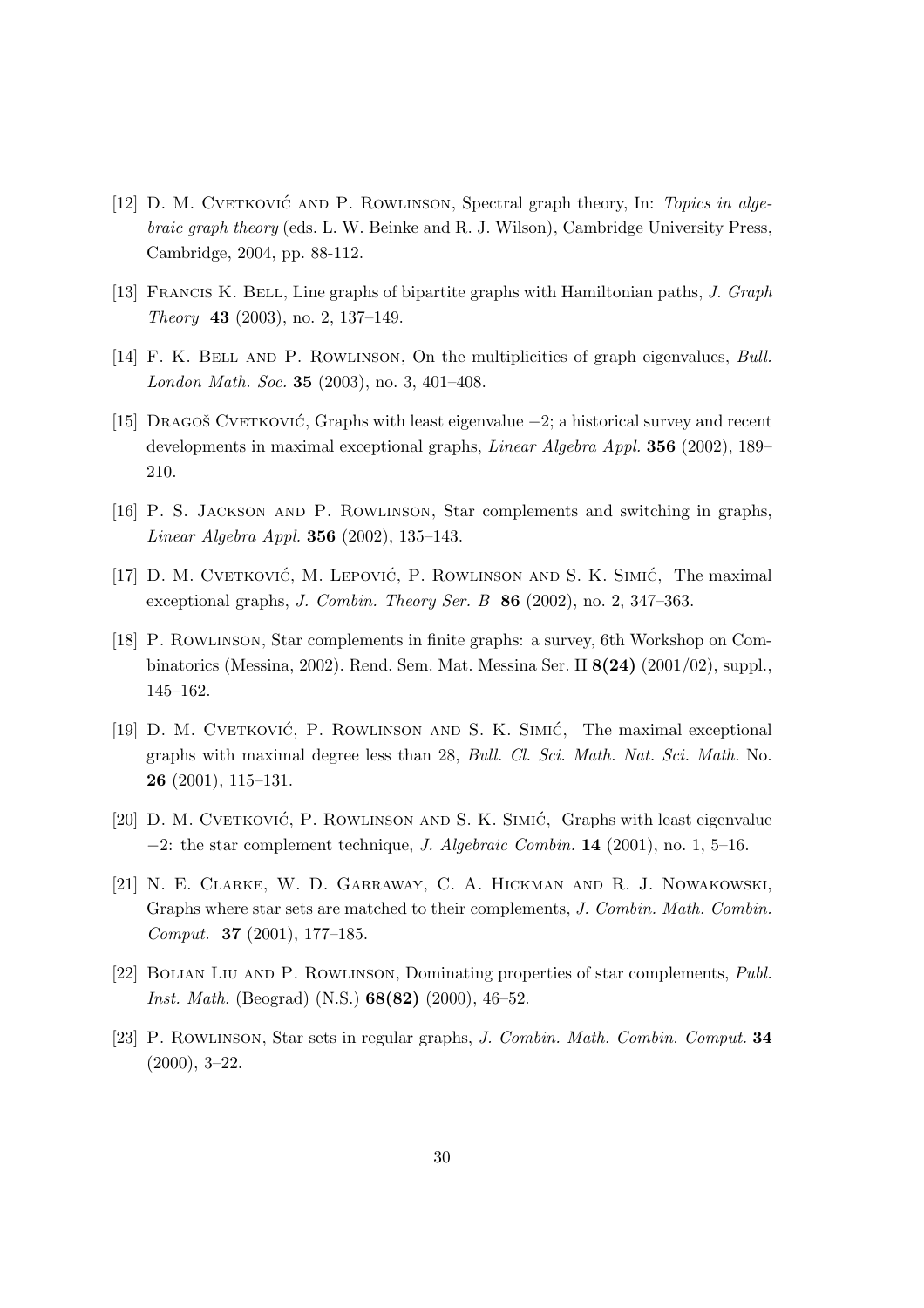- [24] P. Rowlinson, Star sets and star complements in finite graphs: a spectral construction technique, Discrete mathematical chemistry (New Brunswick, NJ, 1998), 323–332, DIMACS Ser. Discrete Math. Theoret. Comput. Sci., 51, Amer. Math. Soc., Providence, RI, 2000.
- [25] F. K. Bell and P. Rowlinson, Graph eigenspaces of small codimension, Discrete Math. 220 (2000), no. 1-3, 271–278.
- [26] P. S. JACKSON, *Star sets and related aspects of algebraic graph theory*, Ph.D. thesis, University of Stirling, 1999.
- [27] F. K. Bell, Characterizing line graphs by star complements, Linear Algebra Appl. 296 (1999), no. 1-3, 15–25.
- [28] F. K. BELL, D. M. CVETKOVIĆ, P. ROWLINSON AND S. K. SIMIĆ, Some additions to the theory of star partitions of graphs, *Discuss. Math. Graph Theory* 19 (1999), no. 2, 119–134.
- [29] D. M. CVETKOVIĆ, P. ROWLINSON AND S. K. SIMIĆ, Some characterizations of graphs by star complements, *Linear Algebra Appl.* **301** (1999), no. 1-3, 81–97.
- [30] P. S. Jackson and P. Rowlinson, On graphs with complete bipartite star complements, Linear Algebra Appl. 298 (1999), no. 1-3, 9–20.
- [31] D. M. CVETKOVIĆ, M. LEPOVIĆ, P. ROWLINSON AND S. K. SIMIĆ, A database of star complements of graphs, Univ. Beograd. Publ. Elektrotehn. Fak. Ser. Mat. 9 (1998), 103–112.
- [32] P. Rowlinson, On graphs with multiple eigenvalues, Linear Algebra Appl. 283 (1998), no. 1-3, 75–85.
- [33] D. M. CVETKOVIĆ, P. ROWLINSON AND S. K. SIMIĆ, Eigenspaces of graphs, Encyclopedia of Mathematics and its Applications, 66, Cambridge University Press, Cambridge, 1997.
- [34] A. KOTLOV AND L. LOVASZ, The rank and size of graphs, *J. Graph Theory* 23 (1996), 185–189.
- [35] D. M. CVETKOVIĆ, Star partitions and the graph isomorphism problem, *Linear and* Multilinear Algebra 39 (1995), 109–132.